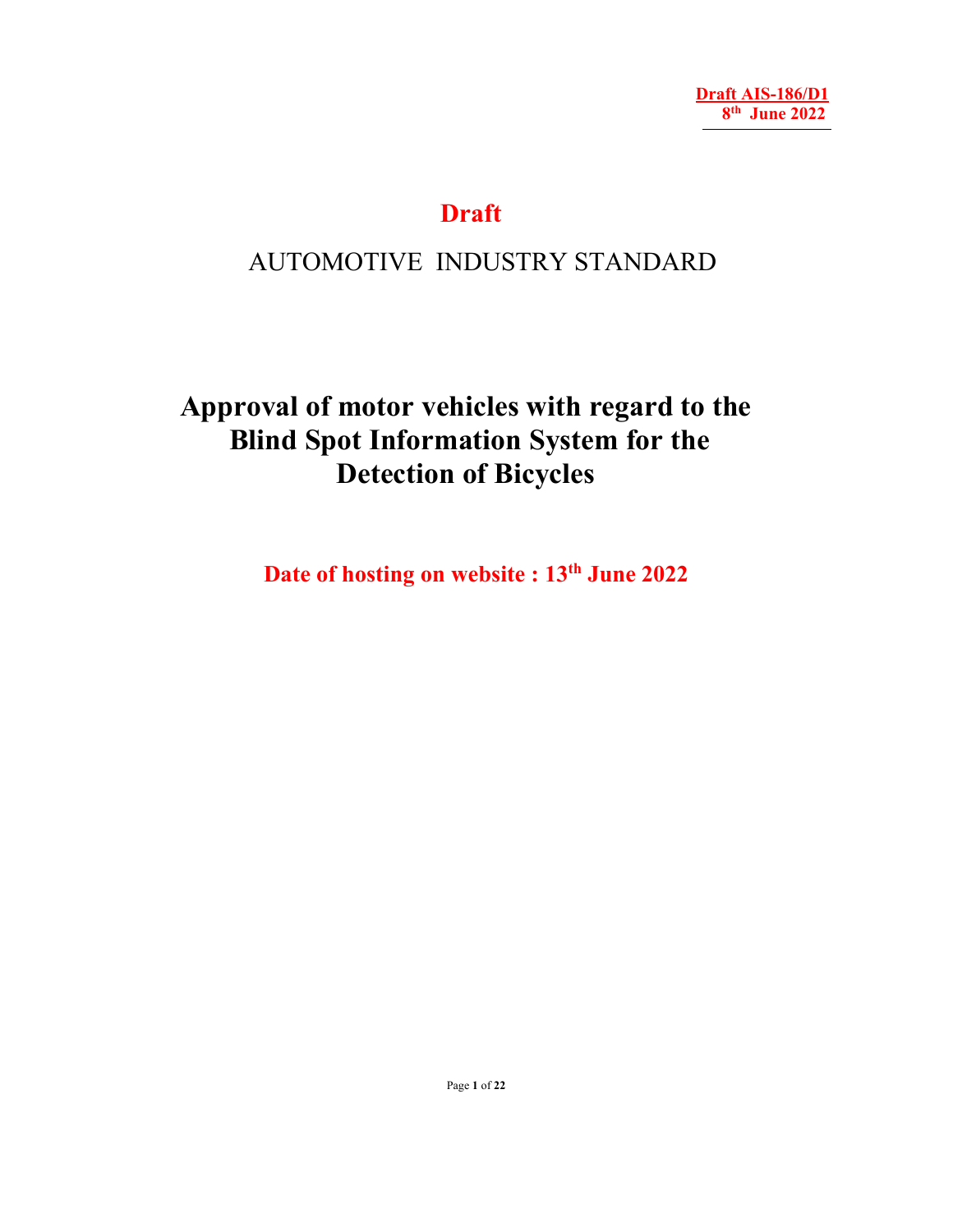# **Approval of motor vehicles with regard to the Blind Spot Information System for the Detection of Bicycles**

# Contents

|                  | Page          |
|------------------|---------------|
| $\theta$ .       | $\mathcal{L}$ |
| $\overline{1}$ . | 6             |
| 2.               | 6             |
| $\overline{3}$ . |               |
| 4.               | 8             |
| 5.               | 8             |
| 6.               | 11            |
| 7.               | 15            |

#### Annexes

| Information on Technical Specifications to be submitted by the vehicle manufacturer   | 20. |
|---------------------------------------------------------------------------------------|-----|
| Procedure to define performance requirements for test cases other than those shown in |     |
|                                                                                       |     |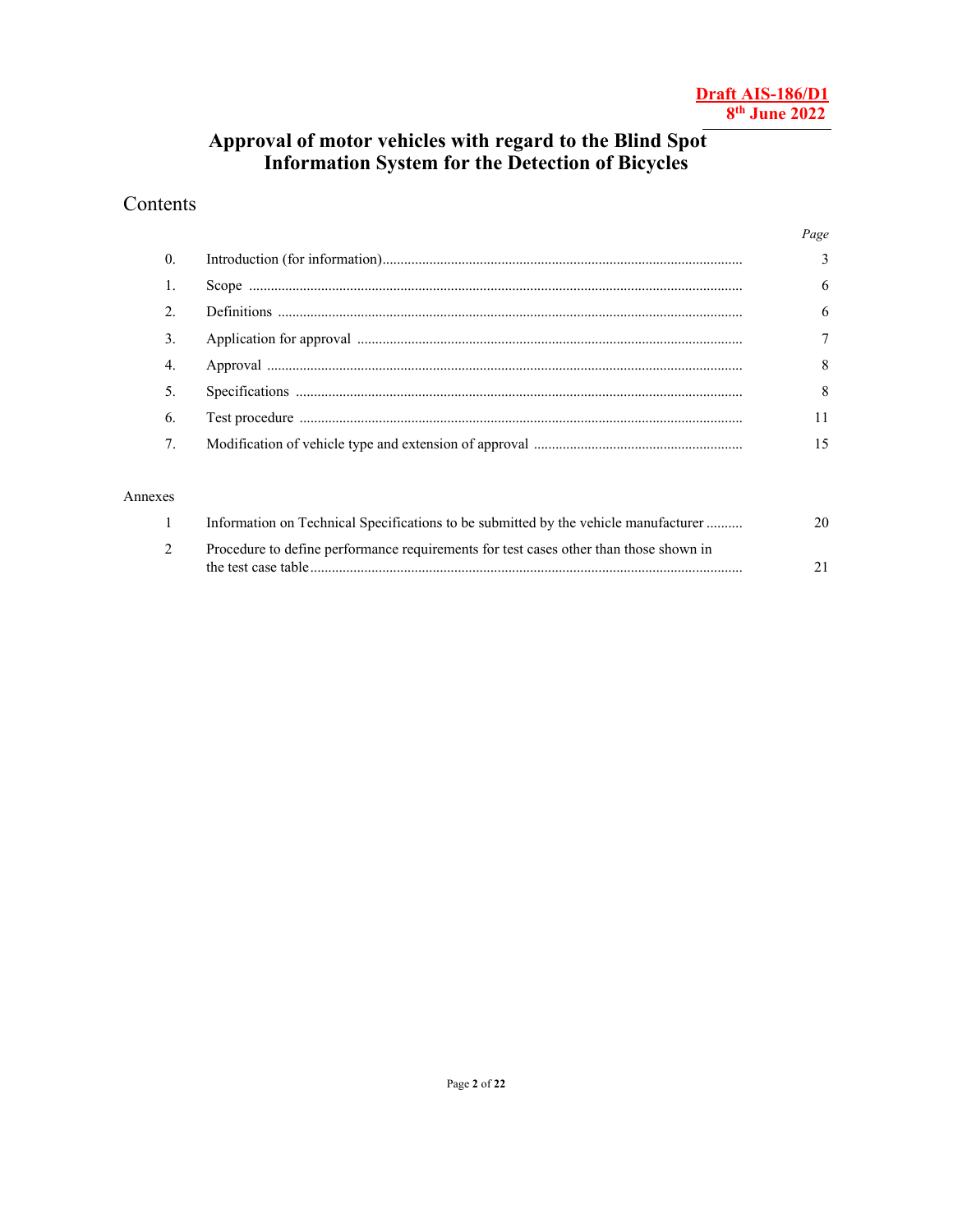## **Introduction (for information)**

- 0.0 The Government of India felt the need for a permanent agency to expedite the publication of standards and development of test facilities in parallel when the work on the preparation of the standards is going on, as the development of improved safety critical parts can be undertaken only after the publication of the standard and commissioning of test facilities. To this end, the erstwhile Ministry of Surface Transport (MOST) has constituted a permanent Automotive Industry Standards Committee (AISC) vide order No. RT-11028/11/97-MVL dated September 15, 1997. The standards prepared by AISC will be approved by the permanent CMVR Technical Standing Committee (CTSC). After approval, the Automotive Research Association of India, (ARAI), Pune, being the Secretariat of the AIS Committee, has published this standard. For better dissemination of this information ARAI may publish this document on their web site.
- 0.1. Turning manoeuvres involving collisions between trucks turning left and cyclists, typically occurring at lower driving speeds or standstill, usually have serious consequences for vulnerable road users (VRU). In the past, the safety of VRU was raised by an improvement of the truck driver's vision by increasing the number of mirrors and by equipping trucks with side underrun protection. Since turning accidents still happen and driver assistance systems have been introduced in a lot of vehicle segments, it is obvious to use such assistance systems for avoiding accidents between turning trucks and cyclists.
- 0.2. Theoretical considerations show that the criticality of traffic situations involving heavy vehicles and bicycles can be significant due to misunderstanding of the situation be the vehicle operators. In some cases, the increase can occur so suddenly that a highintensive warning, intended to generate a driver reaction to the situation after an appropriate reaction time, cannot be activated early enough. In general, driver reactions to any information (high or low threshold / warning or information) can be expected only after a reaction time. This response time is much longer than the time required to avoid the accident in many situations **–** the accident cannot be avoided despite the warning.
- 0.3. High-intensity warnings during a driving situation are only justified if the probability for an accident is high **–** otherwise vehicle drivers tend to ignore the system alerts. A (low threshold) informational assistance system, however, can be activated sufficiently early enough, as it helps the driver rather than annoys. It is assumed to be possible to design an human-machine-interface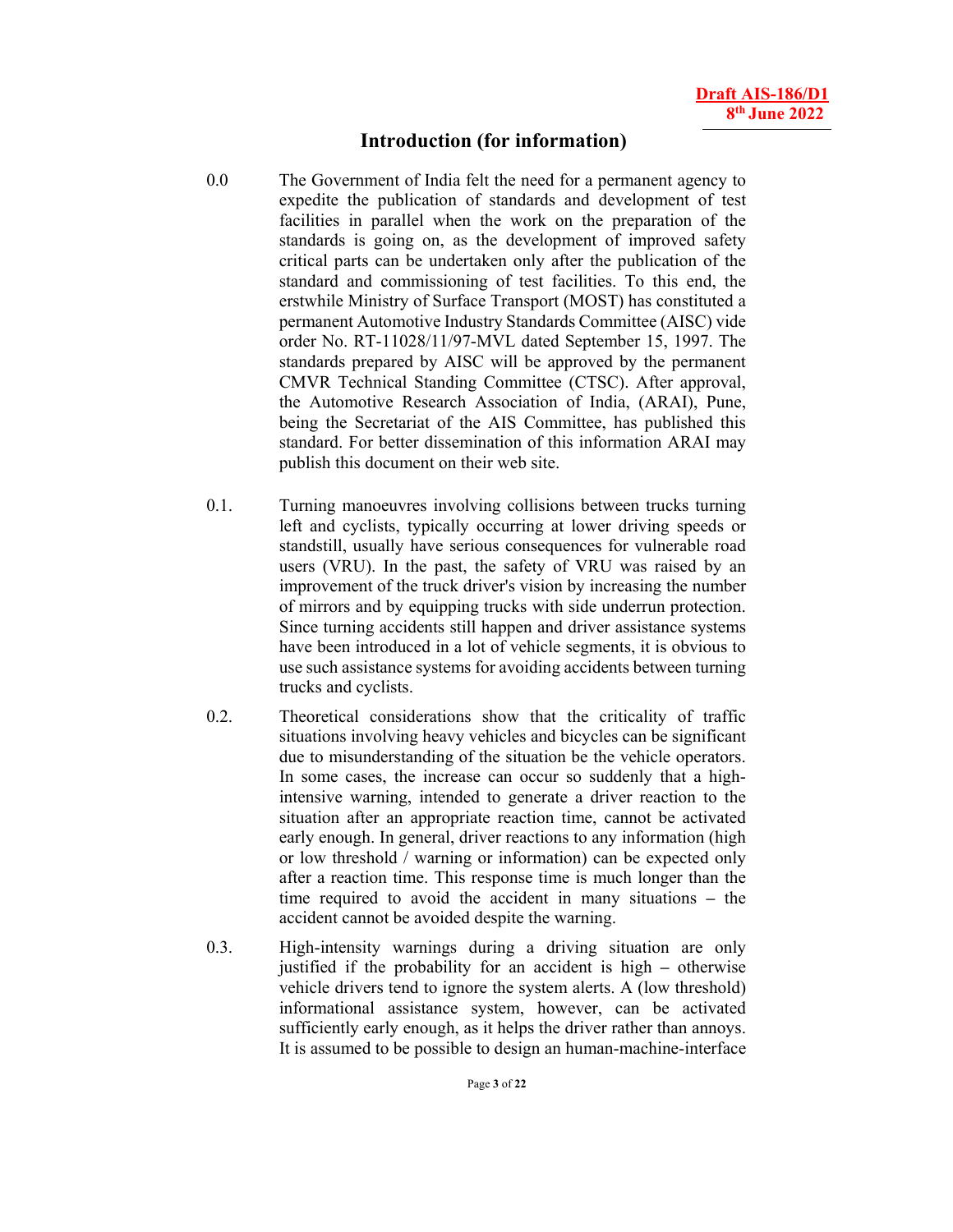for blind spot assistance systems in a way that it does not annoy drivers when the information is not needed, for instance by selecting the location of a signal outside of the primary focus area of drivers when looking straight ahead, but in an area that is visible when the gaze is slightly turned towards the planned driving direction. A favourable location that fulfils these requirements is a location approximately 40° off the left from an axis in direction of the vehicle centreline and through the driver's eyepoint.

- 0.4. Therefore this standard asks for an early activation of an information signal in case a bicycle might be entering a critical area on the passenger side of the vehicle, if the heavy vehicle would initiate a turn towards the bicycle, including situations where a counter-turn (away from the bicycle) is necessary to negotiate the turn. This informational assistance signal shall only be deactivated automatically in case of system failure or contamination of the sensors; a manual deactivation shall not be possible.
- 0.5. Additionally, standard asks for a different signal which shall be given when the collision becomes unavoidable, e.g. when a clear turn on the steering wheel or the operation of the turn indicators is detected. This additional warning signal may be deactivated manually or automatically; it shall be deactivated together with the information signal in case of failure or sensor contamination.
- 0.6. The standard defines a test procedure which does not require actual turning manoeuvres; this is acceptable since the information signal needs to be present sufficiently early anyway. Experimental data shows that some turn manoeuvres of heavy vehicles, especially when turning into a narrow street, require a counter-turn that starts approximately 15 m before entering that street, so the test procedure included in this standard requires the information signal to be activated 15 m before the expected collision point.
- 0.7 This standard allows the Testing Agency to test other, more or less random, parameter combinations that are not laid down in the table 1 in Appendix 1. It is anticipated that the systems will be more robust, but it makes the test procedure also more complex:

To be able to appropriately analyze the pass or fail of the system according to the requirements in paragraph 5, annex 2 is included to calculate pass and fail values. There could, however, be contradicting requirements where an information signal is not allowed for one test case, but is required for another, in the exact same relative positions of bicycle and vehicle, but for different assumed turn radii and impact positions (which are not detectable by the system at the points of information).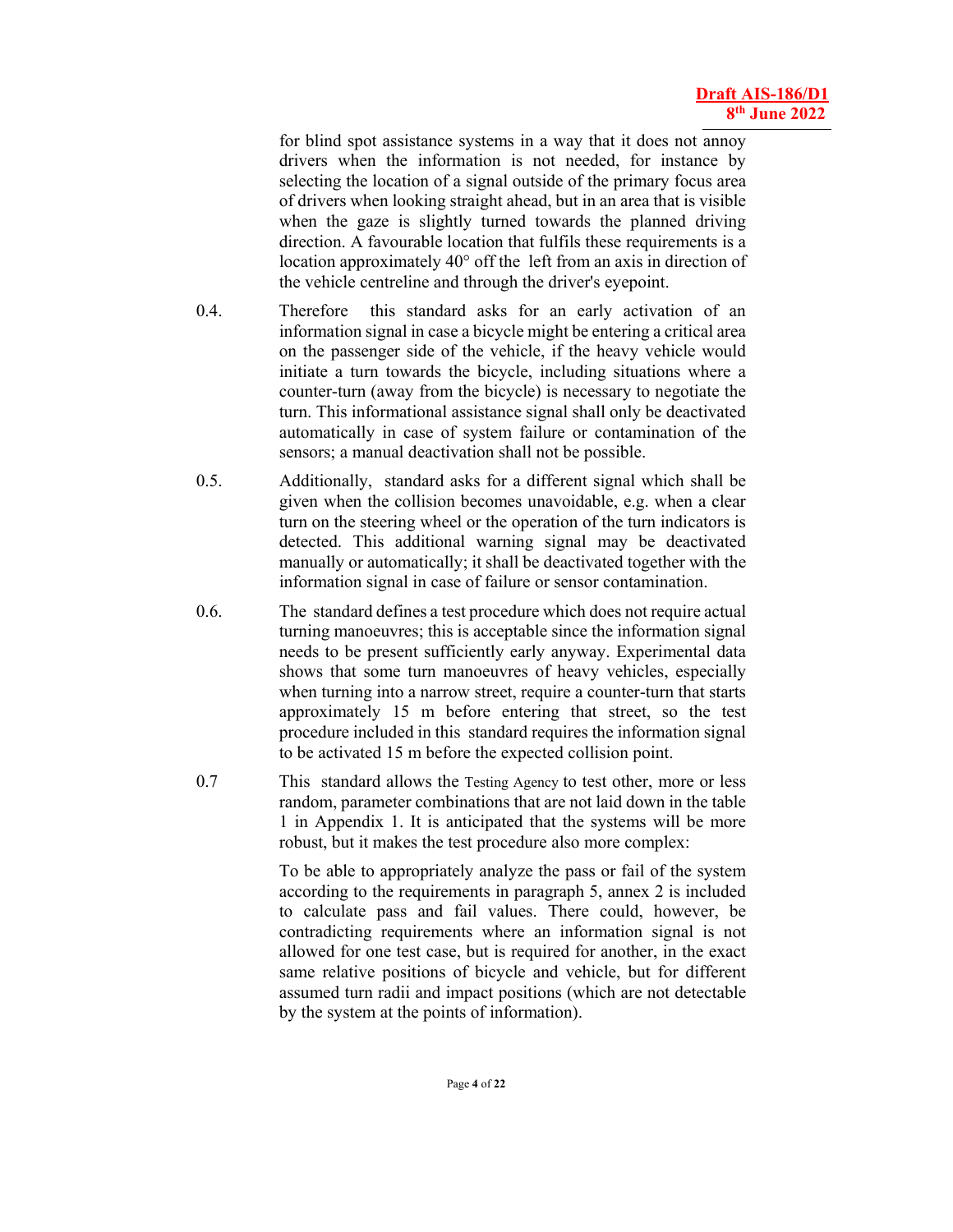Therefore, the evaluation of the criterium "first point of information" is not carried out for these kinds of tests; it shall be considered sufficient if the false information test (traffic sign) is passed."

The AISC panel and Automotive Industry Standards Committee (AISC) responsible for preparation of this standard are given in Annexures *(To be inserted)*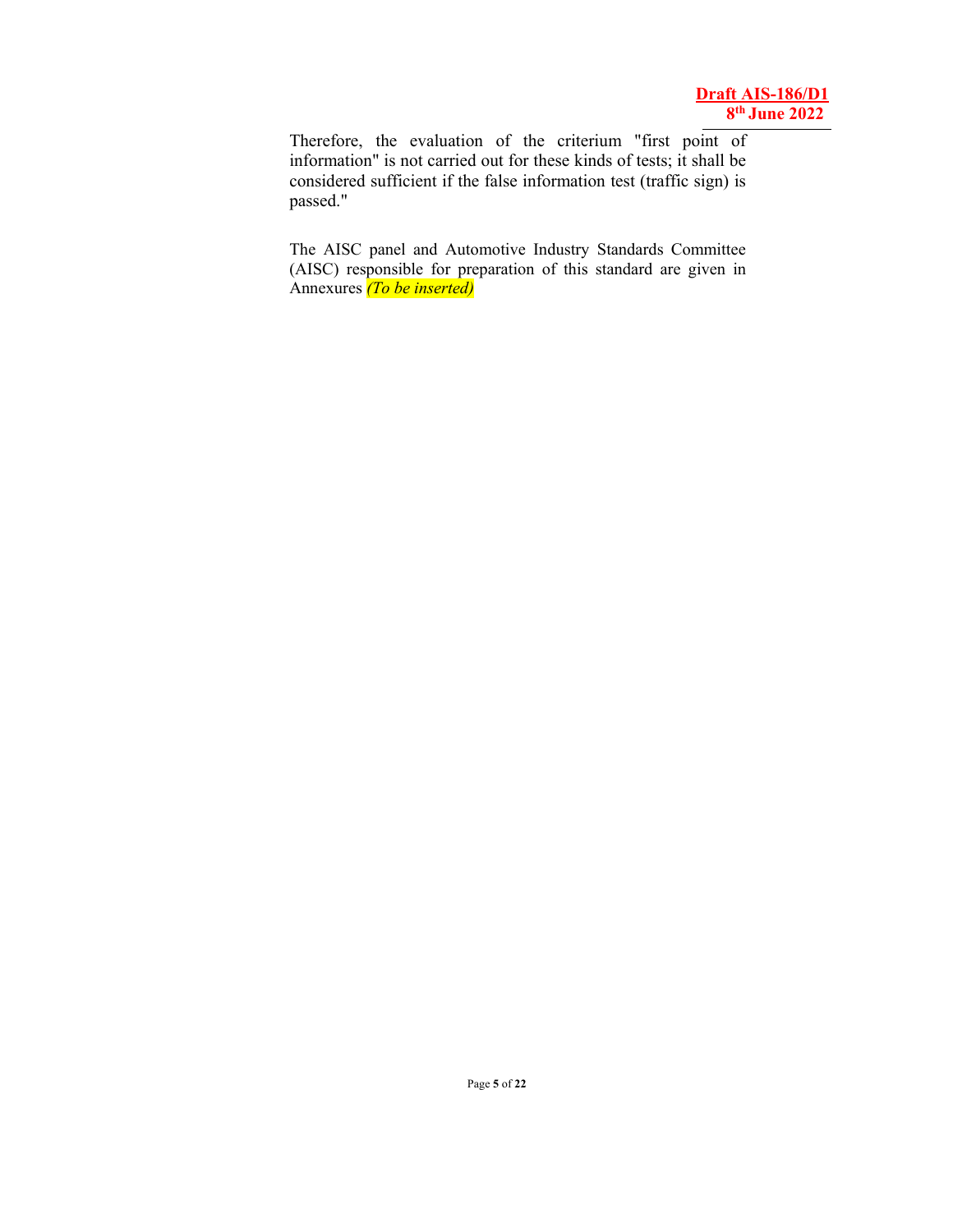# **Approval of motor vehicles with regard to the Blind Spot Information System for the Detection of Bicycles**

## **1. Scope**

- 1.1. This standard applies to the blind spot information system of vehicles of categories N2, N3, M2 and M3 as specified in IS 14272.
- *1.2. Based on mutual agreement between testing agency and vehicle manufacturer, the requirements of this standard do not apply to:*
- *1.2.1. off-road vehicles of categories N2G and N3G;*
- *1.2.2. vehicles designed and constructed for special purpose where it is not possible, for practical reasons, to fit such Blind Spot Information System.*

### **2. Definitions**

For the purposes of this standard:

- 2.1. *"Approval of a vehicle type"* means the full procedure whereby a Testing Agency certifies that a vehicle type meets the technical requirements of this standard;
- 2.2. *"Vehicle type with regard to its Blind Spot Information System"* means a category of vehicles which do not differ in such essential respects as:
	- (a) The manufacturer's trade name or mark;
	- (b) Vehicle features which significantly influence the performances of the Blind Spot Information System;
	- (c) The type and design of the Blind Spot Information System.
- 2.3. *"Blind Spot Information System (BSIS)"* means a system to inform the driver of a possible collision with a bicycle near side.
- 2.4. *"Reaction time"* means the time between the information signal is given and a driver reaction has occurred.
- 2.5. *"Ocular reference point"* means the middle point between two points 65 mm apart and 635 mm vertically above the reference point which is specified in AIS-097 on the driver's seat. The straight line joining the two points runs perpendicular to the vertical longitudinal median plane of the vehicle. The centre of the segment joining the two points is in a vertical longitudinal plane which shall pass through the centre of the driver's designated seating position, as specified by the vehicle manufacturer.
- 2.6. *"Stopping distance"* means the distance required by the vehicle to come to a full stop after the Blind Spot Information Signal has been given, taking into account reaction time and brake deceleration.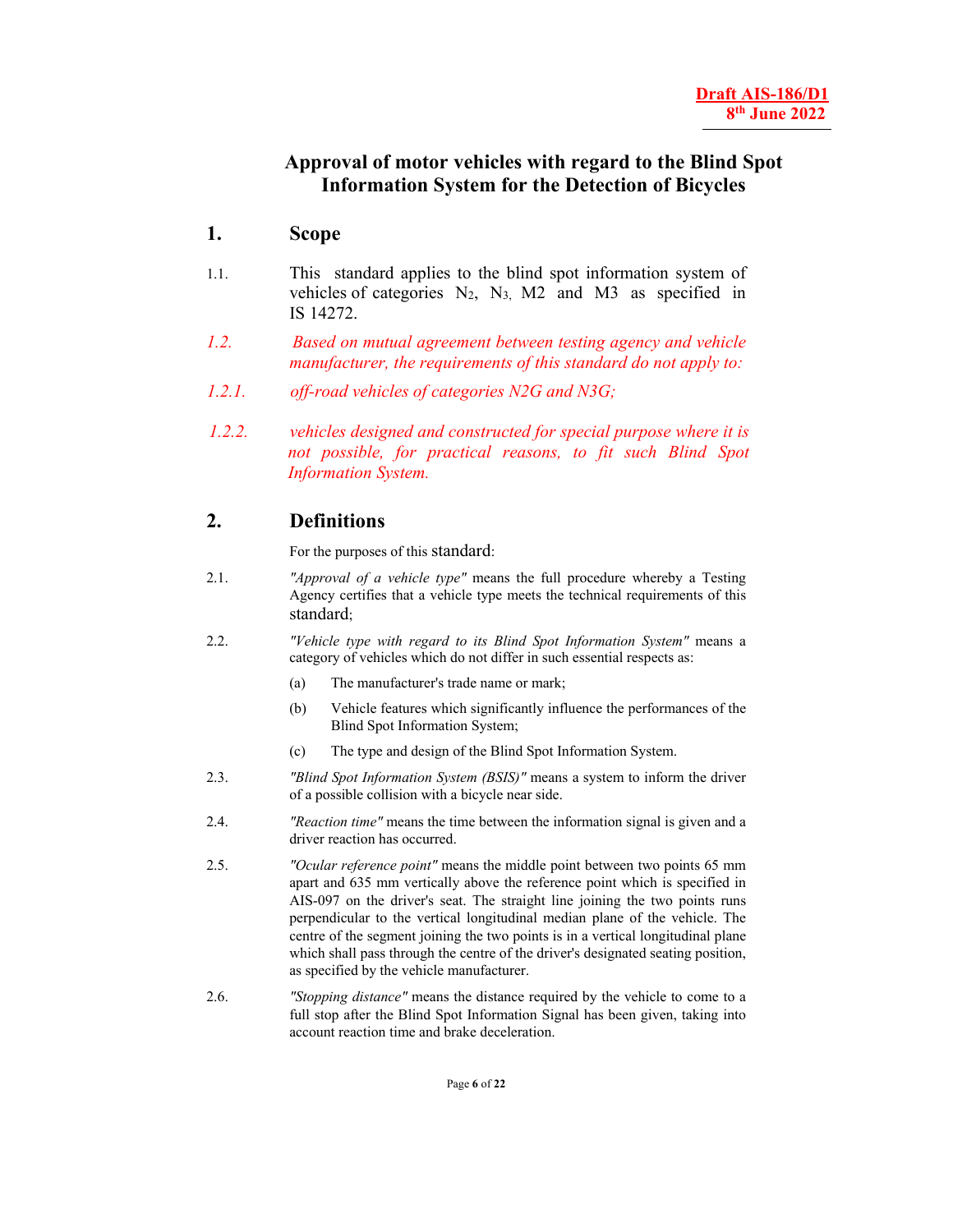2.7. *"Collision point"* means the position where the trajectory of any vehicle point would intersect with any bicycle points if a turn by the vehicle is initiated.

> The theoretical collision point as referred to in Figure 1 of Appendix 1 is the point where a collision would occur in the respective test condition if the vehicle would turn towards the bicycle, e.g. starting with a counter-steer manoeuvre at the last point of information. Note that the actual turning manoeuvre is not tested since the information is required to be given before turn initiation.

- 2.8. *"Last Point of Information (LPI)"* means the point at which the information signal shall have been given. It is the point preceding the expected turning motion of a vehicle towards a bicycle in situations where a collision could occur.
- 2.9. *"Near side"* means the side of the vehicle near the bicycle. The near side of the vehicle is the left side.
- 2.10. *"Information signal"* means an optical signal with the purpose of informing the vehicle driver about a nearby moving bicycle.
- 2.11. *"Vehicle Trajectory"* means the connection of all positions where the vehicle front left corner has been or will be during the test run.
- 2.12. "*Bicycle*" means a combination of a bicycle and cyclist. This is simulated in test cases as specified in paragraphs 6.5. and 6.6. below with a test device according to ISO [CD] 19206-4. The reference point for the location of the bicycle shall be the most forward point on the centreline of the bicycle.
- 2.13. "*Common space*" means an area on which two or more information functions (e.g. symbols) may be displayed, but not simultaneously
- 2.14 "*Lateral separation*" means the distance between the vehicle and the bicycle at the near side of the vehicle where the vehicle and bicycle are parallel to each other. The distance is measured between the plane parallel to the median longitudinal plane of the vehicle and touching its lateral outer edge, disregarding the projection of devices for indirect vision, and the median longitudinal plane of the bicycle minus half of the bicycle width being 250 mm. The lateral outer edge of the vehicle is only to be regarded in the area between the vehicle's foremost point and up to 6 m rearward.
- 2.15. "*First point of information*" means the most forward point at which the information signal can be given. It is the last point of information and a distance corresponding to a travel time of 4 seconds, taking into account the moving speed of the vehicle plus an additional distance if the impact position is lower than 6 m.
- 2.16 "*Vehicle front left corner*" means the projection of the point that results from the intersection of the vehicle side plane (not including devices for indirect vision) and the vehicle front plane (not including devices for indirect vision and any part of the vehicle which is more than 2.0 m above the ground) on the road surface."
- 2.17. "*Impact Position"* means the location of impact of the bicycle on the left side of the vehicle with respect to the vehicle front left corner, when both vehicles have reached the collision point, as specified in Appendix 1, Figure 3.
- 2.18. *"Vehicle Master Control Switch"* means the device by which the vehicle's onboard electronics system is brought, from being switched off, as in the case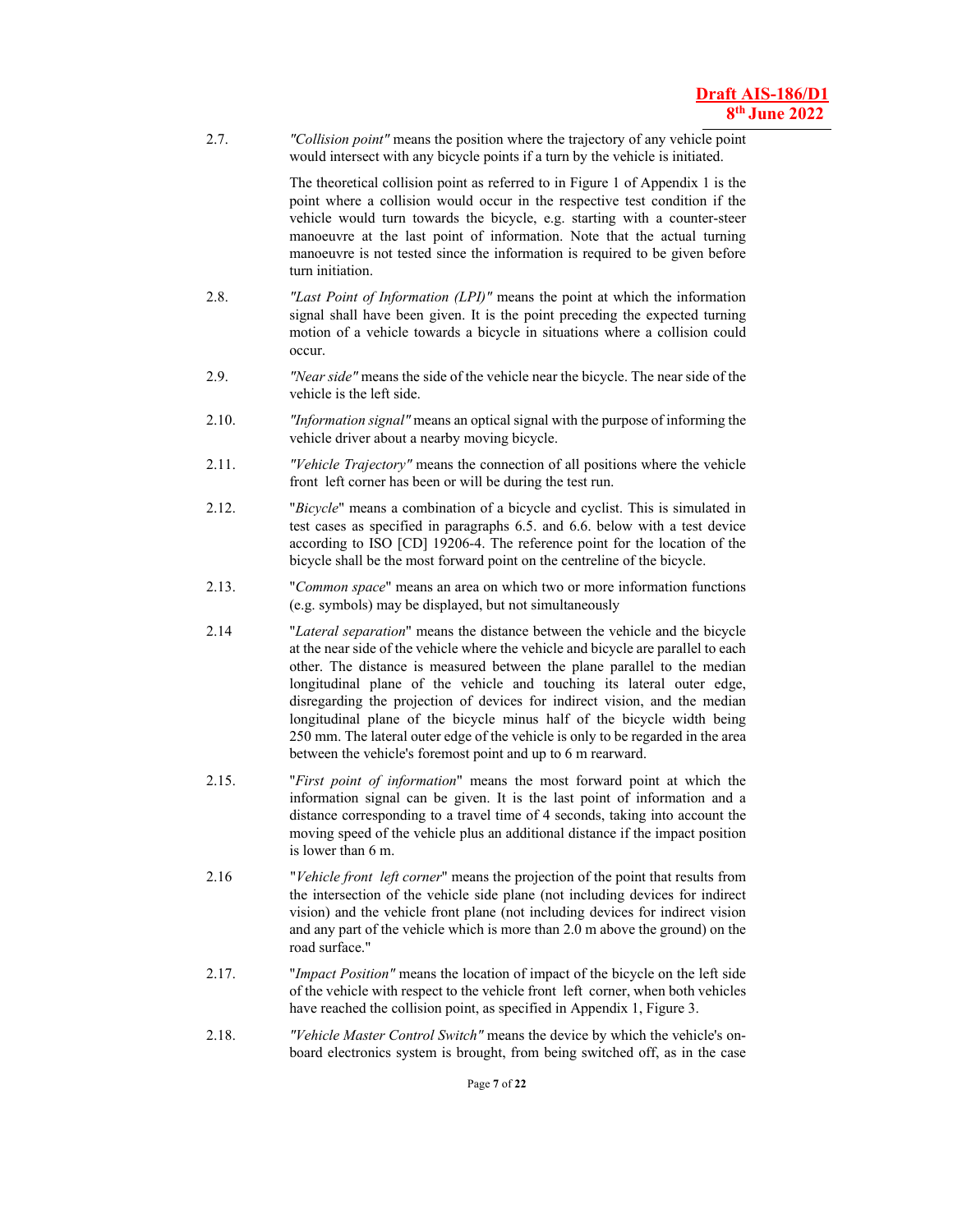where a vehicle is parked without the driver being present, to normal operation mode.

### **3. Application for approval**

- 3.1. The application for approval of a vehicle type with regard to the BSIS shall be submitted by the vehicle manufacturer or by their authorized representative.
- 3.2. It shall be accompanied by the documents mentioned below in triplicate and include the following particular:
- 3.2.1. A description of the vehicle type with regard to the items mentioned in paragraph 5. below, together with dimensional drawings and the documentation as referred to in paragraph 6.1. below. The numbers and/or symbols identifying the vehiele type shall be specified.
- 3.3. A vehicle representative of the vehicle type to be approved shall be submitted to the Testing Agency conducting the approval tests.

## **4. Approval**

- 4.1. If the vehicle type submitted for approval pursuant to this standard meets the requirements of paragraph 5. below, approval of that vehicle type shall be granted.
- 4.2. The conformity with the test procedure as defined in paragraph shall not be limited to these test condition
- 4.3. An approval number shall be assigned to each vehicle type 4.3.

# **5. Specifications**

- 5.1. Any vehicle fitted with a BSIS complying with the definition of paragraph 2.3. above shall meet the requirements contained in paragraphs 5.2. to 5.7. of this standard.
- 5.2. General requirements
- 5.2.1. The effectiveness of the BSIS shall not be adversely affected by magnetic or electrical fields. This shall be demonstrated by compliance with the technical requirements of AIS-004 (Part 3) *The effectiveness of BSIS with respect to EMI/EMC shall be demonstrated by fulfilling the technical requirements of AIS-004 (Part 3) as amended from time to time.*
- 5.2.2. With the exception of BSIS external elements which are part of another device subject to specific protrusion requirements, BSIS external elements may protrude up to 100 mm beyond the width of the vehicle."
- 5.3. Performance requirements
- 5.3.1. The BSIS shall inform the driver about nearby bicycles that might be endangered during a potential turn, by means of an optical signal, so that the vehicle can be stopped before crossing the bicycle trajectory.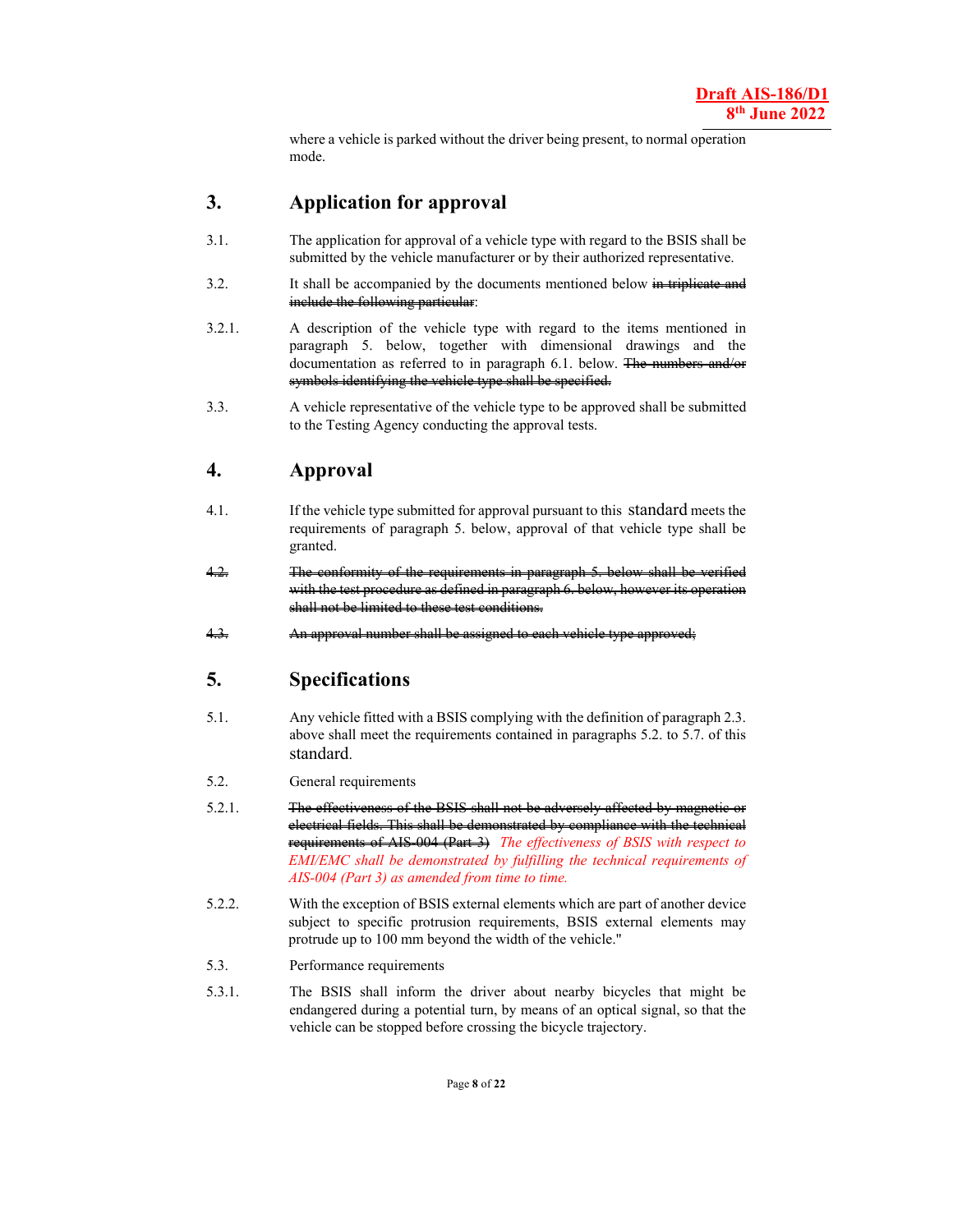It shall also inform the driver about approaching bicycles while the vehicle is stationary before the bicycle reaches the vehicle front, taking into account a reaction time of 1.4 seconds. This shall be tested according to paragraph 6.6.

 The BSIS shall warn the driver, by means of an optical signal, acoustical signal, haptic signal or any combination of these signals, when the risk of a collision increases.

An optical information signal shall be maintained only for as long as the conditions specified in paragraph 5.3.1.4. below are fulfilled. For vehicles of categories  $N_2$  with a technically permissible maximum mass exceeding 8 tonnes,  $N_3$  and  $M_3$  the deactivation of the information signal as a result of the vehicle turning away from the bicycle trajectory is not allowed as long as a collision between vehicle and bicycle is still possible, in case the driver would steer back towards the bicycle trajectory."

- 5.3.1.1. The information signal shall meet the requirements as defined in paragraph 5.4. below.
- 5.3.1.2. The warning signal shall meet the requirements of paragraph 5.5. below. It may be deactivated manually. In the case of a manual deactivation, it shall be reactivated upon each activation of the vehicle master control switch.
- 5.3.1.3. The BSIS shall at least operate for all forward vehicle speeds from standstill to 30 km/h, for ambient light conditions above 15 Lux.
- 5.3.1.4 The BSIS shall give an information signal at last point of information, for a bicycle moving with a speed between 5 km/h and 20 km/h, at a lateral separation between bicycle and vehicle of between 0.9 and 4.25 metres, which could result in a collision between bicycle and vehicle with an impact position 0 to 6 m with respect to the vehicle front left corner, if typical steering motion would be applied by the vehicle driver.

The information signal shall not be visible before the first point of information. It shall be given between the first point of information and the last point of information.

It shall also give an information signal if a bicycle is moving with a speed between 5 km/h and 20 km/h, at a lateral separation of between 0.25 m up to 0.9 m and longitudinally located between -0.6 m and +0.6 m in reference to the centre of the most forward front wheel while driving straight.

However, the information signal is not required when the relative longitudinal distance between bicycle and front left corner of the vehicle is more than 30 m to the rear or 7 m to the front."

- 5.3.1.4.1. For vehicles of categories  $N_2$  with a technically permissible maximum mass not exceeding 8 tons and  $M_2$  the Blind Spot Information signal shall be activated for a bicycle target moving longitudinally forward with a speed between 5 km/h and 20 km/h, entering in the zone as specified in paragraph 6.5.11. when the vehicle is moving forward.
- 5.3.1.4.2. In addition, the Blind Spot Information signal shall be activated for a bicycle target moving longitudinally forward with a speed between 5 km/h and 20 km/h from the rear entering the zone as specified in paragraph 6.6.3. when the vehicle is stationary. In such case, the information signal shall be maintained as long as the bicycle is in the defined zone or as long as it would be in the zone considering a constant speed of the bicycle target until it reaches the front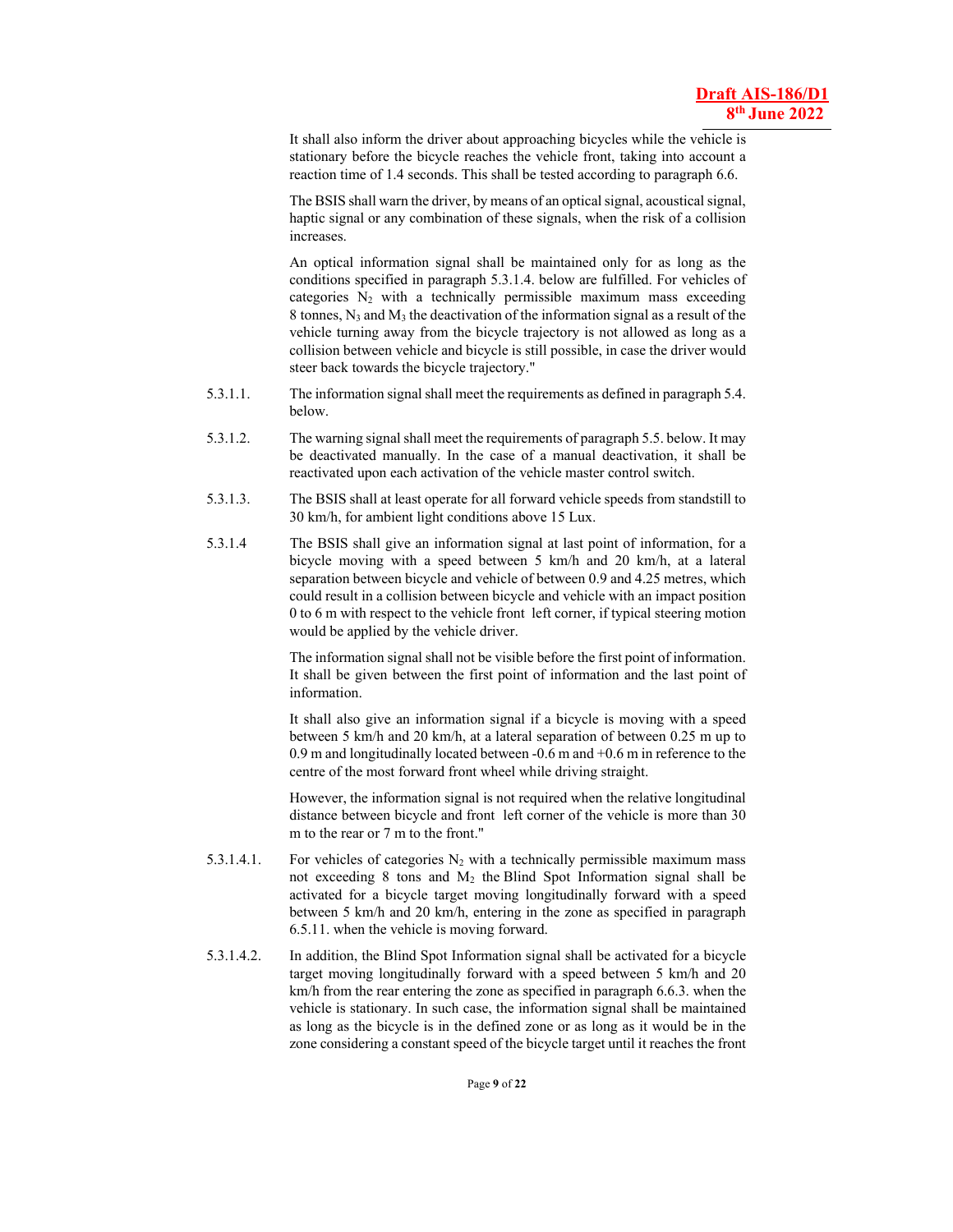left corner of the vehicle. The constant speed is based on the speed of the bicyclist when entering the zone."

- 5.3.1.5. The vehicle manufacturer shall ensure that the number of false-positive warnings due to the detection of static non-VRU objects such as even *markers*, traffic signs, hedges and parked cars shall be minimized. However it may give an information signal when a collision is imminent.
- 5.3.1.6. The BSIS shall automatically deactivate if it cannot operate properly due to its sensoring devices being contaminated by ice, snow, mud, dirt or similar material or due to ambient light conditions below those specified in paragraph 5.3.1.3. This shall be indicated as specified in paragraph 5.6.2. It shall automatically reactivate when the contamination disappears and normal function has been verified. This shall be tested in accordance with the provisions of paragraph 6.9. below.
- 5.3.1.7. The BSIS also shall provide the driver with a failure warning when there is a failure in the BSIS that prevents the requirements of this standard from being met. The warning shall be as specified in paragraph 5.6.1. This shall be tested in accordance with the provisions of paragraph 6.8. below (failure detection test).
- 5.3.2. The manufacturer shall demonstrate, to the satisfaction of the Testing Agency, through the use of documentation, simulation or any other means, that the BSIS is performing as specified also for smaller bicycles and smaller bicyclists, differing by not more than 36 per cent from the values detailed in ISO [CD] 19206-4: 2018 *2020*.
- 5.4. Information signal
- 5.4.1. The blind spot information referred to in paragraph 5.3.1.1. above shall be an information signal that is noticeable and easily verifiable by the driver from the driver's seat. This information signal shall be visible by daylight and at night.
- 5.4.2. The device emitting the information signal shall be located at the near side at a horizontal angle greater than 30° towards an axis parallel to the longitudinal median plane of the vehicle and going through the ocular reference point. If the driver's seating position is located on the near side of the vehicle, this value may be reduced.
- 5.5. Warning signal
- 5.5.1. The warning signal referred to in paragraph 5.3.1.2. above shall be a signal differing, e.g. in mode or activation strategy, from the information signal specified in paragraph 5.4.
- 5.5.2. It shall be easily understandable for the driver to relate the warning signal to the potential collision. In case the warning signal is an optical signal this signal shall also be visible by daylight and at night.
- 5.5.3. The warning signal shall be activated at the earliest when the system detects a potential collision, e.g. by the intention of a turn towards the bicycle, e.g. by evaluating the distance between or trajectory intersection of vehicle and bicycle, direction indicator activation or similar. The strategy shall be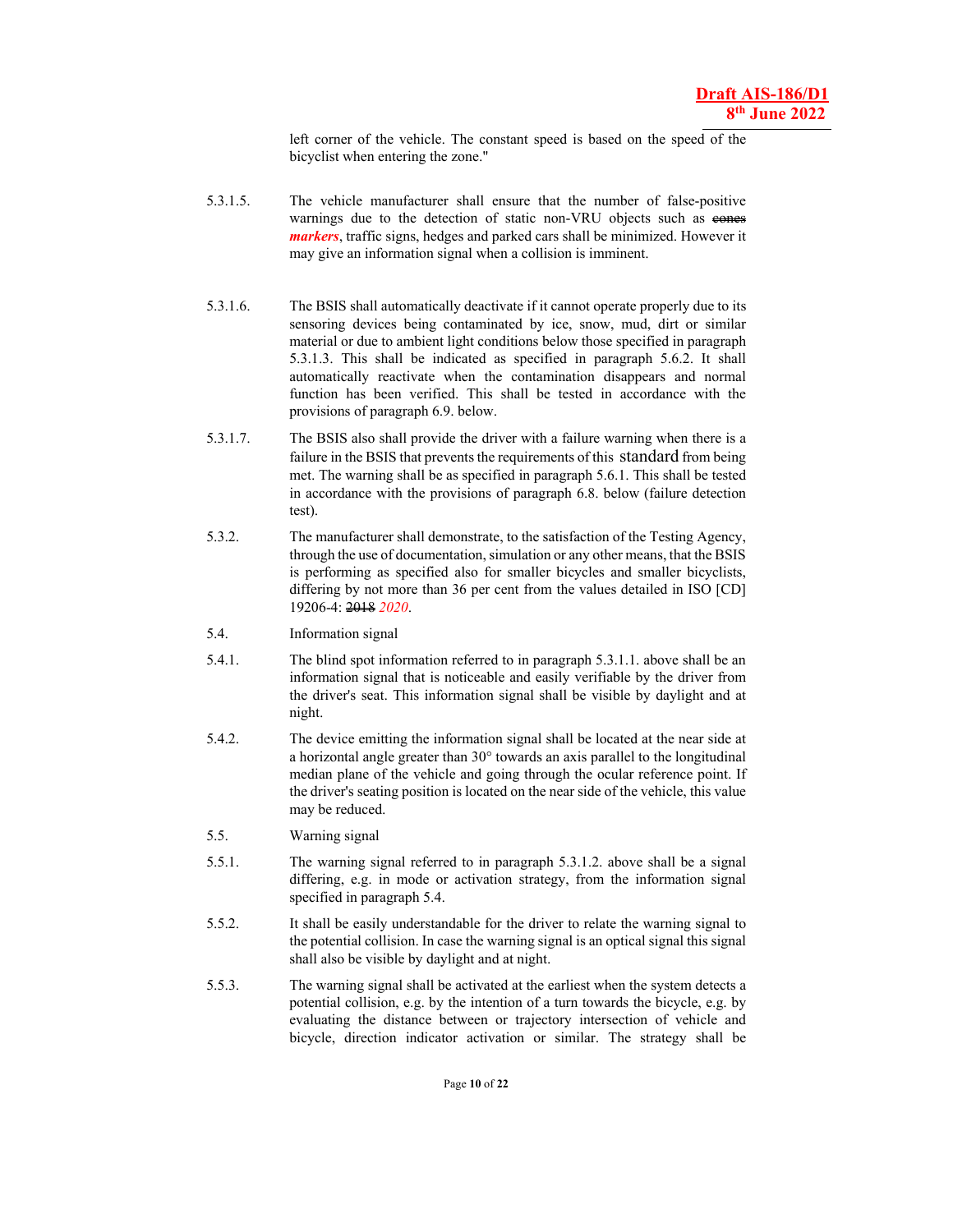explained in the information referred to in paragraph 6.1. It shall not depend solely on the activation of the direction indicator.

 The Testing Agency shall verify the operation of the system according to the strategy.

- 5.5.4 The warning signal referred to in paragraph 5.3.1. is not required for vehicles of categories  $N_2$  with a technically permissible maximum mass not exceeding 8 tonnes and M<sub>2</sub>.
- 5.6. Failure warning signals
- 5.6.1. The failure warning referred to in paragraph 5.3.1.7. above shall be a yellow optical warning signal, and shall be other than or clearly distinguishable from the information signal. The failure warning signal shall be visible by daylight and night, and shall be easily verifiable by the driver from the driver's seat.
- 5.6.2. The optical warning signal referred to in paragraph 5.3.1.6. shall indicate that the BSIS is temporarily not available. It shall remain active as long as the BSIS is not available. The failure warning signal specified in paragraph 5.3.1.7. above may be used for this purpose.
- 5.6.3. The BSIS optical failure warning signals shall be activated with the activation of the vehicle master control switch. This requirement does not apply to warning signals shown in a common space.
- 5.7. Provisions for inspection
- 5.7.1. It shall be possible to confirm the correct operational status of the BSIS by a visible observation of the failure warning signal status.

#### **6. Test procedure**

- 6.1. The manufacturer shall provide a documentation package which gives access to the basic design of the system and, if applicable, the means by which it is linked to other vehicle systems. The function of the system including its sensing and warning strategy shall be explained and the documentation shall describe how the operational status of the system is checked, whether there is an influence on other vehicle systems, and the method(s) used in establishing the situations which will result in a failure warning signal being displayed. The documentation package shall give sufficient information for the Testing Agency to identify the type of and to aid the decision-making on the selection of worst-case conditions.
- 6.2. Test conditions
- 6.2.1. The test shall be performed on a flat**,** dry asphalt or a concrete surface.
- 6.2.2. The ambient temperature shall be between 0° C and 45° C *or as mutually agreed between vehicle manufacturer and test agency.*
- 6.2.3. The test shall be performed under visibility conditions that allow safe driving at the required test speed.
- 6.3. Vehicle conditions
- 6.3.1. Test weight

The vehicle may be tested at any condition of load, the distribution of the mass among the axles shall be stated by the vehicle manufacturer without exceeding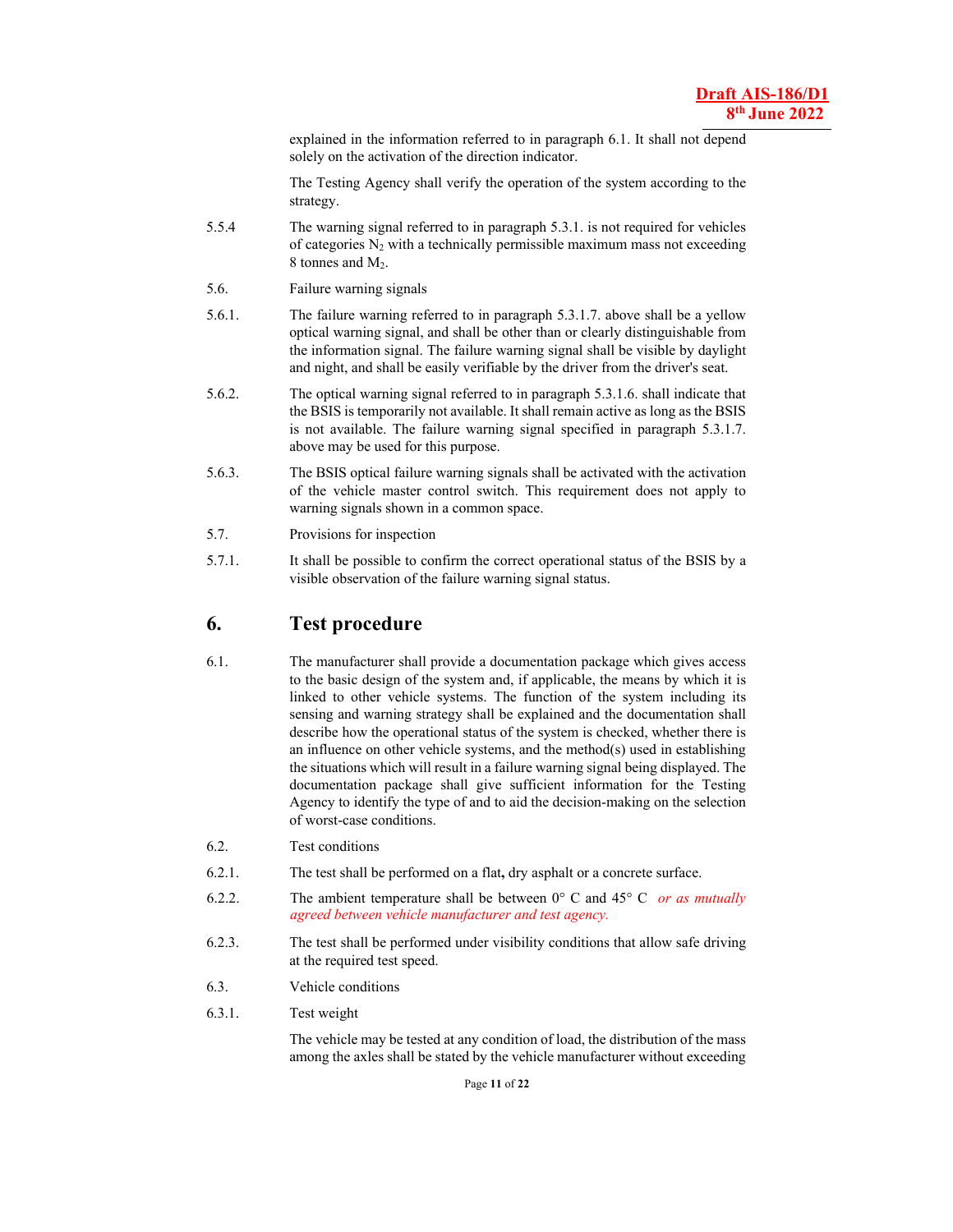any of the maximum permissible mass for each axle. No alteration shall be made once the test procedure has begun. The vehicle manufacturer shall demonstrate through the use of documentation that the system works at all conditions of load.

- 6.3.2. The vehicle shall be tested at the tyre pressures for normal running conditions.
- 6.3.3. In the case where the BSIS is equipped with a user-adjustable information timing, the test as specified in paragraphs 6.5. and 6.6. below shall be performed for each test case with the information threshold set at the settings that generate the information signal closest to the collision point, i.e. worst case setting. No alteration shall be made once the test run has started.
- 6.4. Optical failure warning signals verification test
- 6.4.1. With the vehicle stationary check that the warning signals comply with the requirements of paragraph 5.6. above.
- 6.4.2. With the vehicle stationary, activate the information and warning signals as specified in paragraphs 5.4. and 5.5. and verify that the signals comply with the requirements specified in those paragraphs.
- 6.5. Blind Spot Information Dynamic Test
- 6.5.1. Using markers and the bicycle dummy, form a corridor according to Figure 1 in Appendix 1 to this standard and the additional dimensions as specified in Table 1 of Appendix 1 to this standard."
- 6.5.2. Position the bicycle target at the appropriate starting position as shown in Figure 1 of Appendix 1 to this standard.
- 6.5.3. Position a local traffic sign corresponding to sign C14 as defined in the Vienna convention on road signs and signals<sup>1</sup> (speed limit 50 km/h) or the local sign closest to this sign in meaning on a pole at the entry of the corridor which as shown in Figure 1 of Appendix 1 to this standard. The lowest point of the sign shall be located at 2 m above the test track surface.
- 6.5.4. Drive the vehicle at a speed as shown in Table 1 of Appendix 1 to this standard with a tolerance of  $\pm 2$  km/h through the corridor.
- 6.5.5. Do not operate the direction indicators during the test.

 $\overline{a}$ 

6.5.6. Put the dummy on the starting point as showed in Figure 1 of Appendix 1 to this standard. The dummy shall be moved along a straight line as showed in Figure 1 of Appendix 1. The acceleration of the dummy shall be such that the dummy shall have reached the speed for the actual test case, as shown in Table 1, after a distance of not more than 5.66 m and after the acceleration the dummy shall move in a steady pace for at least 8 seconds with a speed tolerance of  $\pm 0.5$  km/h. The dummy shall cross line A (Figure 1 of Appendix 1) with a tolerance of  $\pm 0.5$  m at the same time as the vehicle cross line B (Figure 1 of Appendix 1) with a tolerance of  $\pm 0.5$  m.

<sup>1</sup> *See ECE/TRANS/196, para. 91 on the Convention on Road Signs and Signals of 1968 European Agreement Supplementing the Convention and Protocol on Road Markings, Additional to the European Agreement.*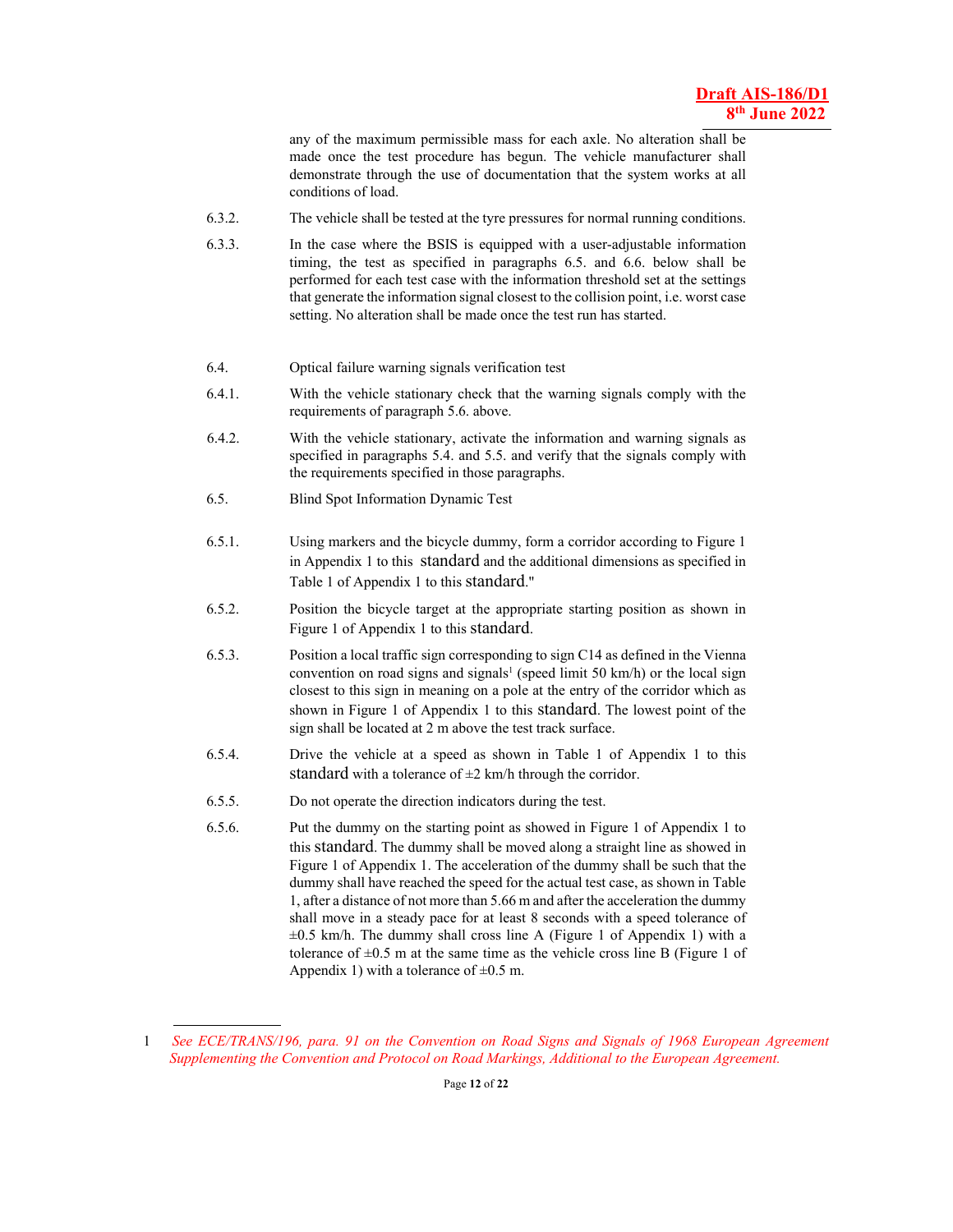If the acceleration distance cannot be achieved, adjust bicycle starting position and vehicle corridor length by the same amount.

 The lateral deviation of the dummy with respect to a straight line connecting initial starting position and theoretical collision point (as defined in Figure 1 of Appendix 1) shall be maximum  $\pm 0.2$  m.

- 6.5.7. Verify if the Blind Spot Information signal has been activated before the vehicle crosses line C in Figure 1 of Appendix 1 to this standard, and if the Blind Spot Information signal has not been activated before the vehicle crosses line D in Figure 1.
- 6.5.8. Verify that the Blind Spot Information signal has not been activated when passing the traffic sign and any markers as long as the bicycle dummy is still stationary.
- 6.5.9. Repeat paragraphs 6.5.1. to 6.5.8. for test cases shown in Table 1 of Appendix 1 to this standard.

Where this is deemed justified, the Testing Agency may select additional test cases different than shown in Table 1 of Appendix 1, within the range of vehicle speed, bicycle speed and lateral clearance as indicated in paragraphs 5.3.1.3. and 5.3.1.4.

The Testing Agency shall check that the parameter combination in the selected test cases would lead to a collision between the bicycle and the vehicle with an impact position in the range as specified in paragraph 5.3.1.4. and shall assure that the vehicle is moving with the selected speed when crossing line C in Figure 1 of Annex 1 by appropriately adjusting starting distances and corridor length for the vehicle and the bicycle.

The criterium "first point of information" is deemed to be complied with when test cases other than those from table 1 in Appendix 1 to this standard are carried out.

6.5.10. The test is passed when the Blind Spot Information signal has been activated in all test cases as shown in Table 1 of Appendix 1 to this standard before the foremost point of the vehicle has reached line C but not before the foremost point of the vehicle has reached line D (see paragraph 6.5.7. above, where line D is only relevant for test cases taken from Table 1 of Appendix 1) and the Blind Spot Information signal has not been activated in any test run when the vehicle passes the traffic sign (see paragraph 6.5.8. above). However, the information signal is not required when the relative longitudinal distance between bicycle and front left corner of the vehicle is more than 30 m to the rear or 7 m to the front.

> For vehicle speeds up to 5 km/h, it is deemed satisfactory if the information signal is activated 1.4 seconds before the bicycle has reached the theoretical collision point as specified in Appendix 1, Figure 1.

> For vehicle speeds above 25 km/h, where the stopping distance is higher than 15 m,  $d_c$  as specified in Appendix 1, Figure 1 shall be as specified in Appendix 1, Table 2."

6.5.11. Vehicles of categories  $N_2$  with a technically permissible maximum mass not exceeding 8 tonnes and  $M_2$  are deemed to meet the requirements of paragraph 6.5. if the Blind Spot Information signal has been activated when the bicycle target is moving forward as specified in paragraph 5.3.1.4.1. and entering a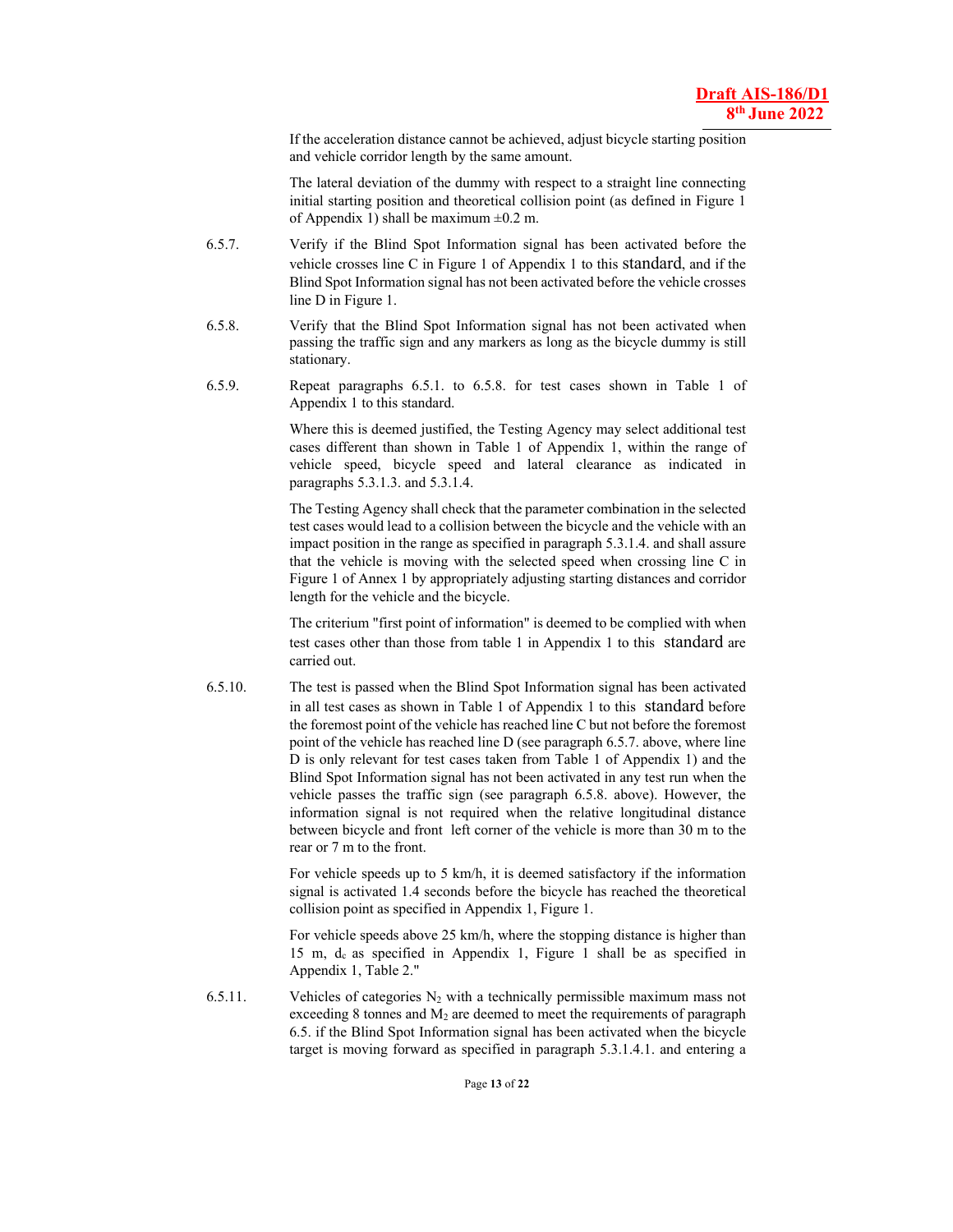zone on the nearside of the moving vehicle. In such case, the specification of the relevant zone and the activation of the information signal shall be in accordance with the manufacturer's specifications. These specifications shall however cover both the entry from the front and from the rear of the manufacturer defined zone."

- 6.6. Blind Spot Information Static Tests
- 6.6.1. Static Test Type 1

 Leave the vehicle under test stationary. Then manoeuvre the bicycle dummy perpendicular to the longitudinal median plane of the vehicle with an impact position 1.15 m in front of the most forward point of the vehicle, with a speed of  $5 \pm 0.5$  km/h and a lateral tolerance of 0.2 m, as shown in Figure 2 in Appendix 1.

 The test is passed if the Blind Spot Information signal is activated at the latest when the distance between bicycle and vehicle is 2 m.

6.6.2. Static Test Type 2

 Leave the vehicle under test stationary. Then manoeuvre the bicycle dummy parallel to the longitudinal median plane of the vehicle, with a lateral separation of  $2.75 \pm 0.2$  m, with a bicycle speed of  $20 \pm 0.5$  km/h, as shown in Figure 2 of Appendix 1. The bicycle should be at constant speed at least 44 m before passing the most forward vehicle point.

 The test is passed if the Blind Spot information signal is activated at the latest when the bicycle is 7.77 m away from the projection of the vehicle's most forward point to the bicycle line of movement.

- 6.6.3. Vehicles of categories  $N_2$  with a technically permissible maximum mass not exceeding 8 tonnes and  $M_2$  are deemed to meet the requirements of paragraph 6.6. if the Blind Spot Information signal has been activated when the bicycle target is entering longitudinally forward from the rear into a zone adjacent to the vehicle. The zone shall cover a lateral separation between bicycle and vehicle of 0.9 to 3.0 meters and from the vehicle front left corner to the rear of the vehicle. In such case the activation shall occur before the entire bicycle target has entered the zone.
- 6.7. The manufacturer shall demonstrate, to the satisfaction of the Testing Agency, through the use of documentation, simulation or any other means, that the Blind Spot Information signal is not activated, as described in paragraph 6.5.10., when the vehicle passes any other usual stationary object than the traffic sign. In particular, parked cars and traffic **eenes markers** shall be addressed.
- 6.8. Failure detection test
- 6.8.1. Simulate a BSIS failure, for example by disconnecting the power source to any BSIS component or disconnecting any electrical connection between BSIS components. The electrical connections for the failure warning signal of paragraph 5.6.1. above shall not be disconnected when simulating a BSIS failure.
- 6.8.2. The failure warning signal mentioned in paragraph 5.3.1.7. above and specified in paragraph 5.6.1. shall be activated and remain activated while the vehicle is being driven and be reactivated upon each activation of the vehicle master control switch as long as the simulated failure exists.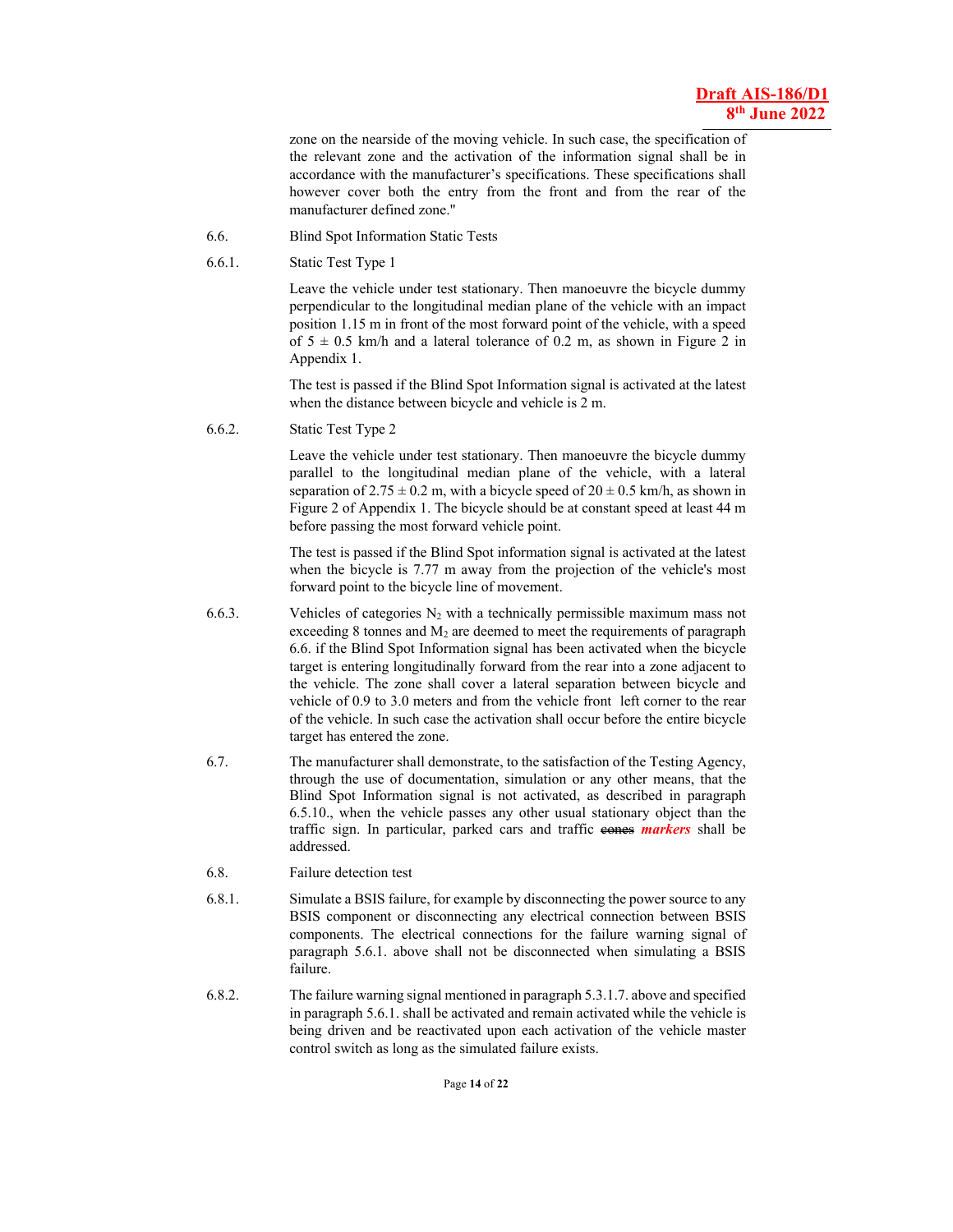- 6.9. Automatic deactivation test
- 6.9.1. Contaminate any of the system's sensing devices completely with a substance comparable to snow, ice or mud (e.g. based on water). The BSIS shall automatically deactivate, indicating this condition as specified in paragraph 5.6.2.
- 6.9.2. Remove any contamination from the system's sensing devices completely and perform a reactivation of the vehicle master control switch. The BSIS shall automatically reactivate after a driving time not exceeding 60 seconds.

## **7. Modification of vehicle type and extension of approval**

- 7.1. Every modification of the vehicle type as defined in paragraph 2.2. of this standard shall be notified to the Testing Agency which approved the vehicle type. The Testing Agency may then either:
- 7.1.1. Consider that the modifications made do not have an adverse effect on the conditions of the granting of the approval and grant an extension of approval;
- 7.1.2. Consider that the modifications made affect the conditions of the granting of the approval and require further tests or additional checks before granting an extension of approval.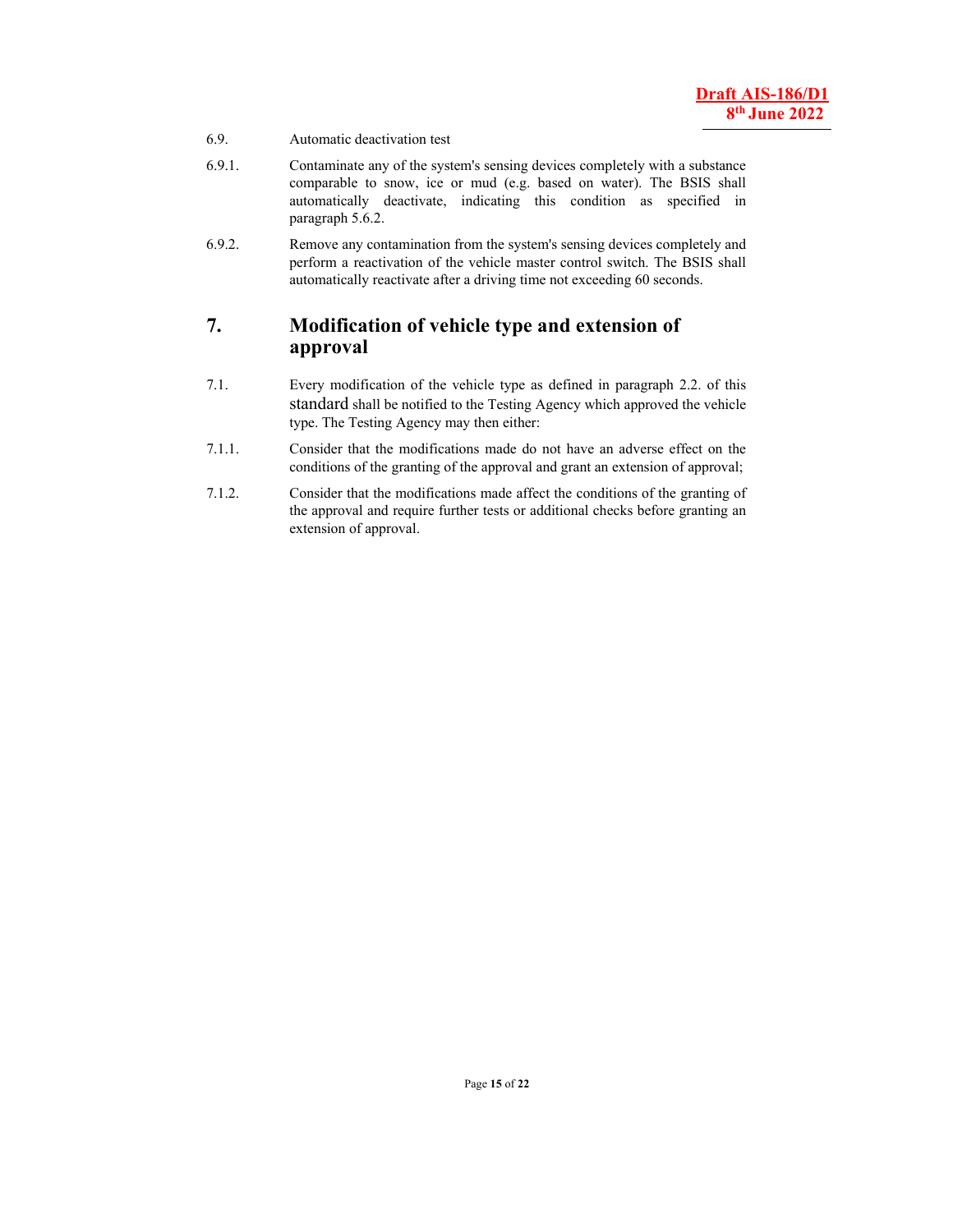

# **Appendix 1**

Figure 1 **Dynamic tests** 



Mark corridor using markers \*, spacing not more than 5 m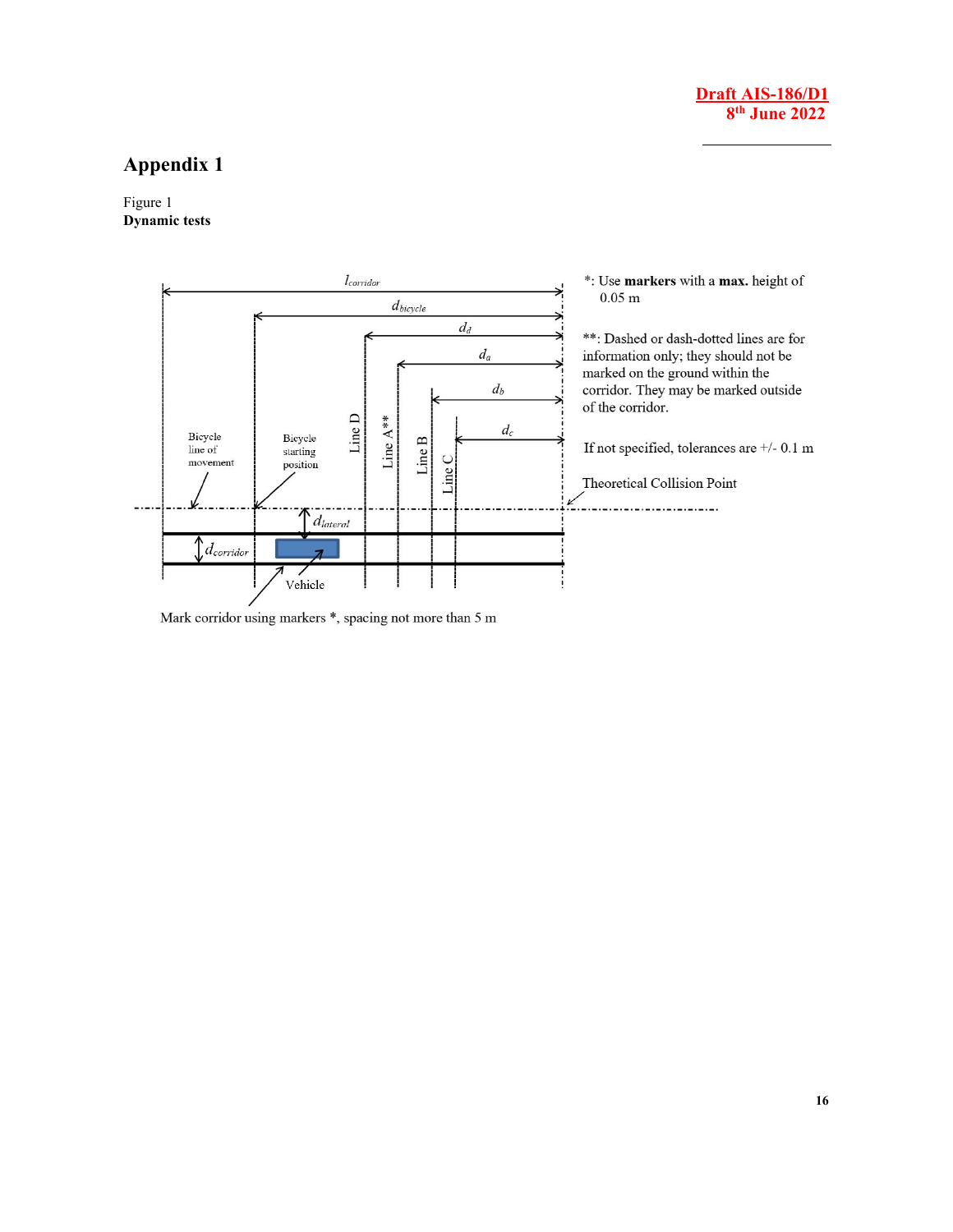



Figure 3 **Impact location** 



Page **17** of **22**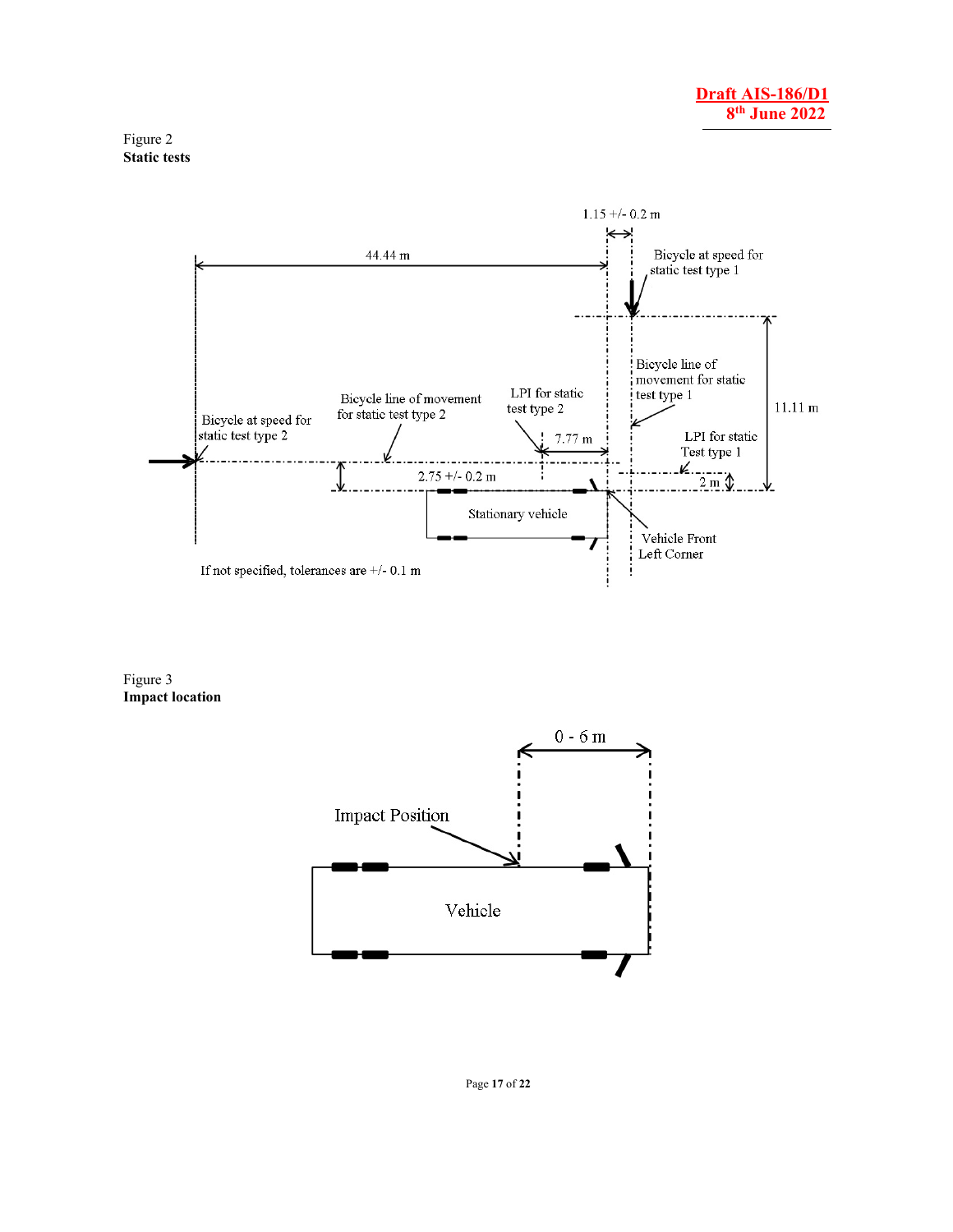#### Table 1 **Test cases**

The following table details the test cases, using the following variables:

| $V$ vehicle           | steady-state velocity of vehicle                                                                            |
|-----------------------|-------------------------------------------------------------------------------------------------------------|
| V <sub>bicycle</sub>  | steady-state velocity of bicycle                                                                            |
| $d_{\rm a}$           | bicycle position when vehicle crosses line b                                                                |
| $d_{\rm b}$           | vehicle position when bicycle crosses line a                                                                |
| $d_{c}$               | vehicle position at last point of information                                                               |
| $d_{\rm d}$           | vehicle position at first point of information $(d_c+(6m-1)$ mpact Position + 11.11 m for vehicle speeds of |
|                       | 10 km/h and $d_c$ +(6m-Impact Position)+22.22 m for vehicle speeds of 20 km/h)                              |
| $d_{\text{bicycle}}$  | starting position of bicycle                                                                                |
| $l_{\text{corridor}}$ | length of vehicle corridor                                                                                  |
| $d_{\text{corridor}}$ | width of vehicle corridor                                                                                   |

*d*lateral lateral separation between bicycle and vehicle

The following variables do not specify test cases, but are given for information only (not influencing test parameters):

- (a) Impact position [m], this specifies the impact position for which the values of  $d_a$  and  $d_b$  in Table 1 have been calculated  $(d_d$  is always calculated for either an impact position of 6 m or start of synchronized movement, in case of same speeds for vehicles and bicycle);
- (b) Turn radius [m], this specifies the turn radius for which the values of  $d_a$  and  $d_b$  in Table 1 have been calculated.

| Test<br>Case | Vbicyclee<br>[km/h] | VVehicle<br>[km/h] | $d_{\text{lateral}}$<br>[m] | $d_a$ [m] | $d_b$ [m] | $d_c$ [m] | $d_d$ [m]                | $d_{bicycle}$<br>[m] | lcorridor<br>[m] | $d_{\text{corridor}}$<br>[m] | <i>parameters</i> )<br><b>Impact Position [m]</b> | For information only (not influencing test<br>Turn Radius [m] |
|--------------|---------------------|--------------------|-----------------------------|-----------|-----------|-----------|--------------------------|----------------------|------------------|------------------------------|---------------------------------------------------|---------------------------------------------------------------|
|              | 20                  | 10                 |                             |           | 15.8      | 15        | 26.1                     | 65                   |                  |                              | 6                                                 |                                                               |
|              | 20                  | 10                 | 1.25                        | 44.4      | 22        | 15        | 38.4                     |                      |                  |                              | $\bf{0}$                                          | 10                                                            |
| 3            | 20                  | 20                 |                             |           | 38.3      | 38.3      | ۰                        |                      |                  |                              | vehicle                                           | 6                                                             |
| 4            | 10                  | 20                 | 4.25                        |           | 43.5      | 15        | 37.2                     |                      | 80               | width<br>$+1$ m              | $\theta$                                          | 25                                                            |
|              | 10                  | 10                 |                             | 22.2      | 19.8      | 19.8      | $\overline{\phantom{0}}$ |                      |                  |                              | $\mathbf{0}$                                      |                                                               |
| 6            |                     |                    |                             |           | 14.7      |           | 28                       |                      |                  |                              | 6                                                 | 10                                                            |
|              | 20                  | 10                 |                             | 44.4      | 17.7      | 15        | 34                       |                      |                  |                              |                                                   | 10                                                            |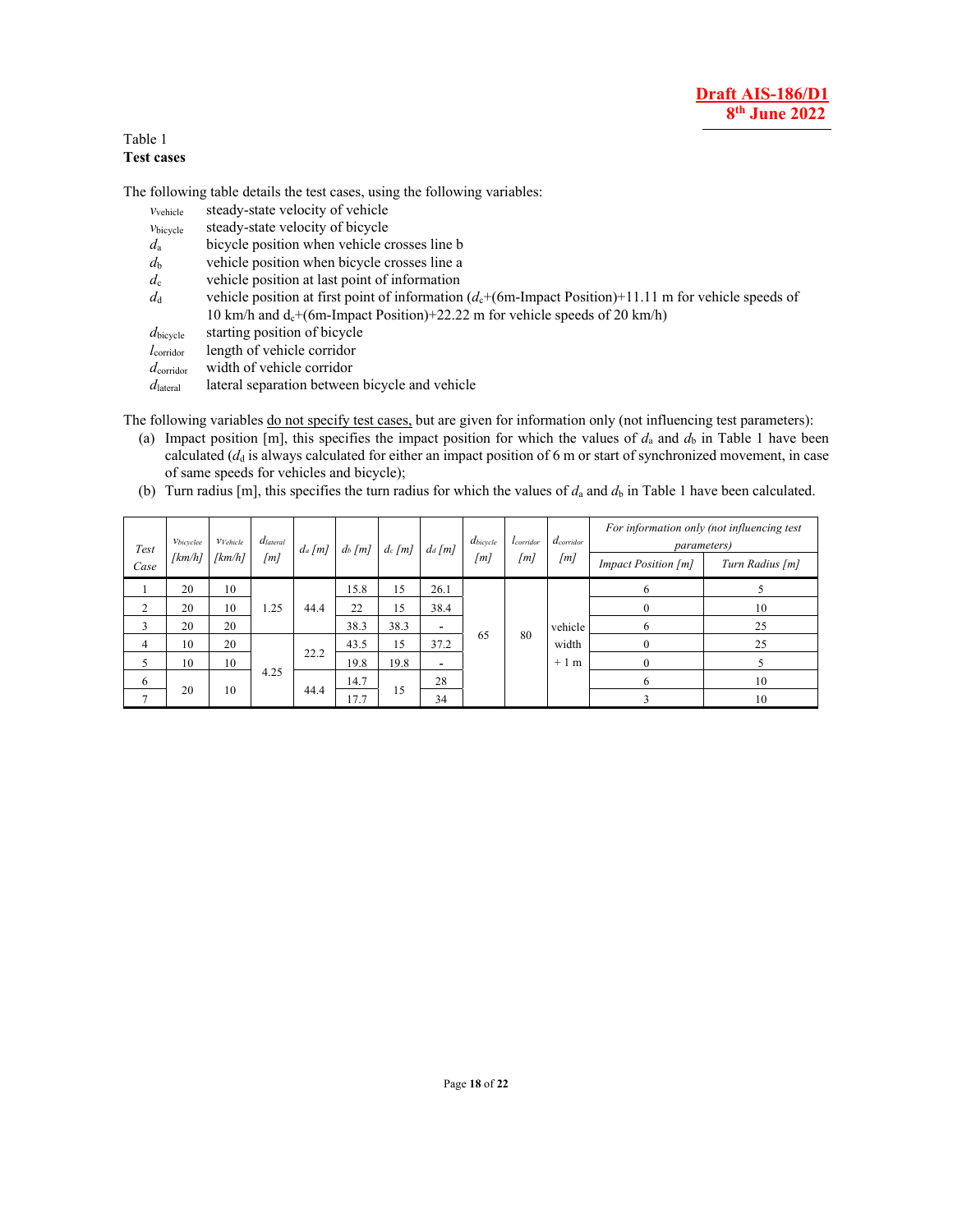#### Table 2 *d***c for speeds above 25 km/h**

| Vehicle Speed [km/h] | $d_c$ [m] |
|----------------------|-----------|
| 25                   | 15        |
| 26                   | 15.33     |
| 27                   | 16.13     |
| 28                   | 16.94     |
| 29                   | 17.77     |
| 30                   | 18.61     |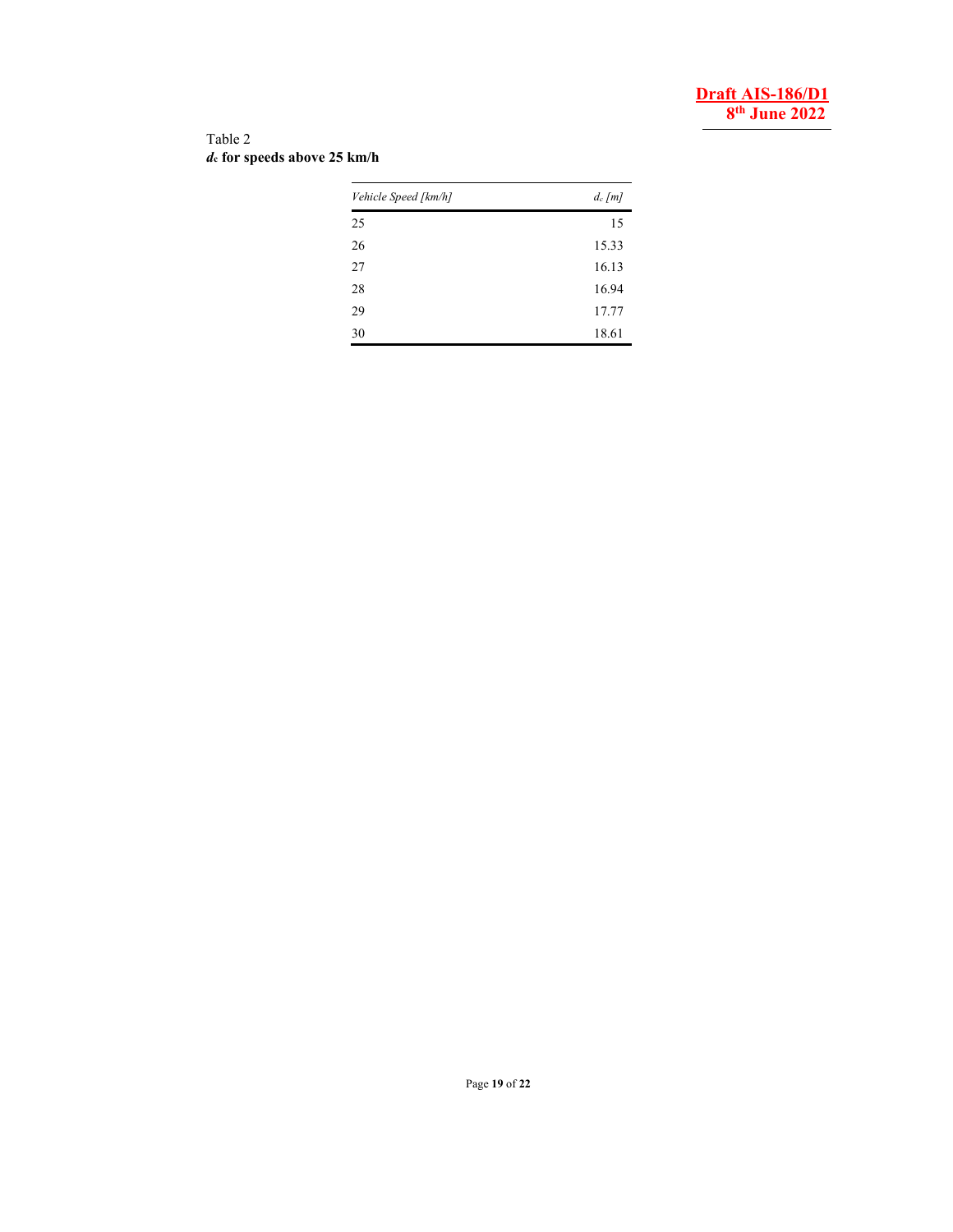# **Annex 1**

# **Information on Technical Specifications to be submitted by the vehicle manufacturer**

| 1.                                                   |                                                                                                                                                                                                                                                                                                                                               |
|------------------------------------------------------|-----------------------------------------------------------------------------------------------------------------------------------------------------------------------------------------------------------------------------------------------------------------------------------------------------------------------------------------------|
| 2.                                                   |                                                                                                                                                                                                                                                                                                                                               |
| 3.                                                   |                                                                                                                                                                                                                                                                                                                                               |
| 4.                                                   | If applicable, name and address of manufacturer's representative:                                                                                                                                                                                                                                                                             |
| 5.                                                   |                                                                                                                                                                                                                                                                                                                                               |
| 6.                                                   |                                                                                                                                                                                                                                                                                                                                               |
| 7.<br>9.                                             | Type of warning used (i.e. acoustic, optical, Haptic or any combination)                                                                                                                                                                                                                                                                      |
| 10.<br>11.<br>10.<br>11.<br>12.<br>13.<br>14.<br>15. | Category of the vehicle<br>Model Name<br>GVW<br>Axle Weight Distribution in GVW (FAW and RAW) considering test load condition<br>Part Number, Model and Make of BSIS System<br>Installation Drawing of BSIS System considering test load condition<br>Recommended Tyre Pressure<br>Documentary evidences as per Clause No. 5.3.2, 6.1 and 6.7 |
|                                                      |                                                                                                                                                                                                                                                                                                                                               |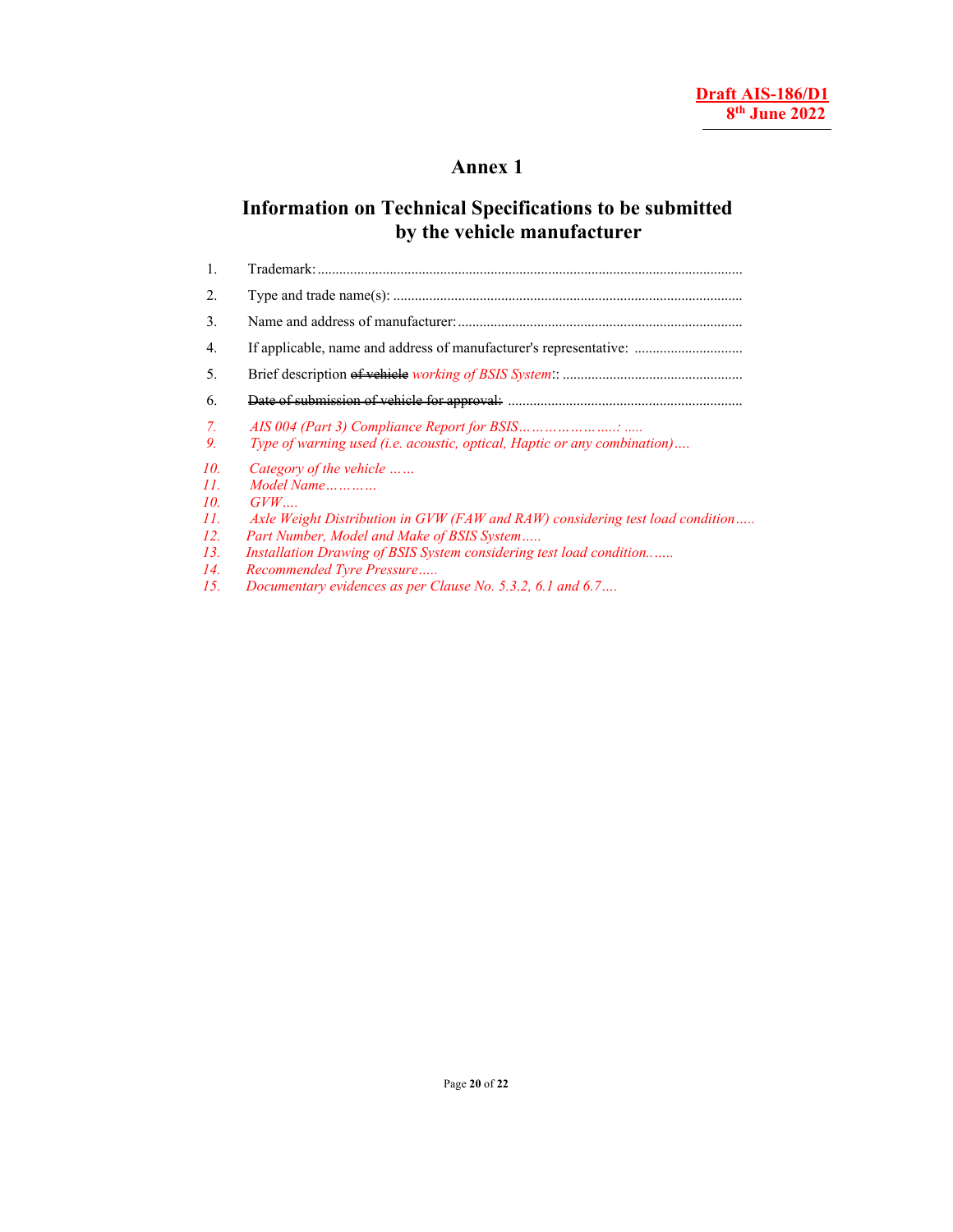#### **Annex 2**

#### **Procedure to define performance requirements for test cases other than those shown in the test case table**

According to paragraph 6.5.9., the Testing Agency may test other test cases than those shown in Table 1, Appendix 1. In this case, the Testing Agency is obliged to verify that the selected parameter combination would lead to a critical situation. As a guidance for this, the following procedure assists in specifying the performance requirements.

 $d_a$  – the value  $d_a$  is used for synchronization between vehicle and bicycle movement. It is computed by multiplying 8 seconds of constant speed travel with the bicycle speed as specified in the table:

$$
d_{\rm a} = 8 \mathbf{s} \cdot v_{\rm Bicycle}
$$

 $d_b$  – the value  $d_b$  is used for synchronization between vehicle and bicycle movement. It is composed of three parts. The first part corresponds to 8 seconds of constant travel of the truck:

$$
d_{\rm b,1} = 8 \mathbf{s} \cdot \mathbf{v}_{\rm Vehicle}
$$

The second part shifts the synchronization by taking into account the impact position of the bicycle. It is given using the Impact Location *L*:

 $d_{h2} = L$ 

The third part then takes into account the longer travel of the truck due to negotiating a constant radius turn towards the collision point rather than just going straight ahead as the bicycle does.

The turn segment is approximated by a constant radius circle that ends as soon as the desired lateral displacement is achieved. Therefore  $d<sub>b</sub>$  needs to be shifted by the difference distance between straight and turning.

It can be calculated using the turn radius *R*, the lateral displacement  $Y=d<sub>lateral</sub> + 0.25$  m (distance bicycle centreline to vehicle edge) and the impact location *L*.

$$
d_{b,3} = R \cdot \cos^{-1}\left(\frac{R-Y}{R}\right) - \sqrt{R^2 - (R-Y)^2}
$$

The final value for  $d_b$  is  $d_{b,1}$  minus the other two parts  $d_{b,2}$  and  $d_{b,3}$ :

$$
d_b = 8s \cdot v_{\text{Vehicle}} - L - R \cos^{-1}\left(\frac{R - Y}{R}\right) + \sqrt{R^2 - (R - Y)^2}
$$

The value  $d_c$  defines the last point of information. For vehicle speeds of 10 km/h and higher, it is the maximum of two values:

the first value has been derived from physical test runs and characterizes at what distance from the collision point the heavy vehicle turn is started at the earliest and by turning towards the outside, the value is:

15 m.